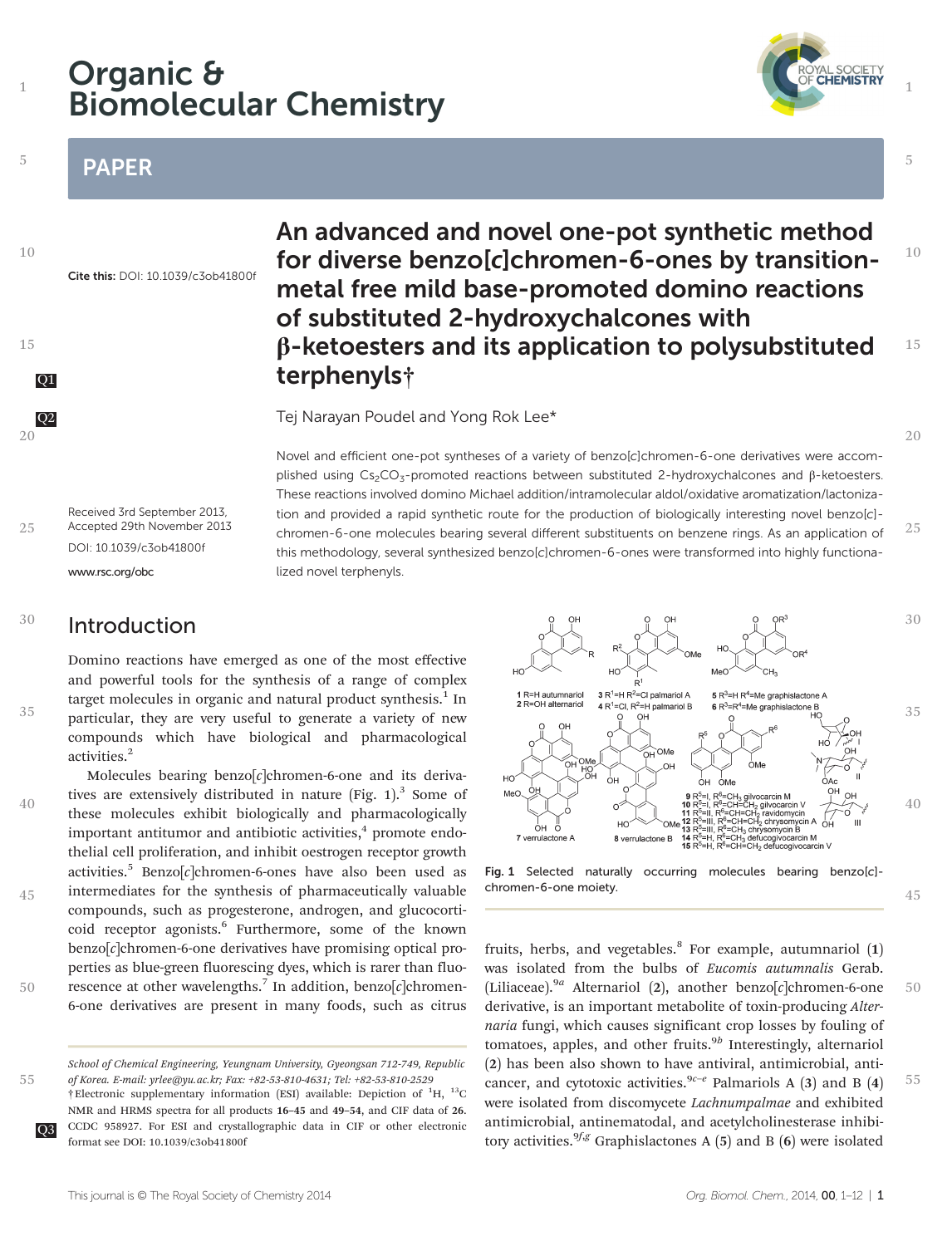5

10

15

20

25

35

40

from the lichen *Graphisscripta* var. *pulverrulenta.<sup>10a–f</sup> G*raphislactone A (5) acts as an antioxidant and free radical scavenger, $11$  and was found to be active against the SW1116 cell line and an active inhibitor of AChE.<sup>10e</sup> Verrulactones A (7) and B (8) were isolated from a culture broth of the fungal strain Penicillium verruculosum  $F375$ ,  $^{10a-f}$  and inhibited Staphylococcus aureus enoyl-ACP reductase with an  $IC_{50}$  of 0.92  $\mu$ M and exhibited antibacterial activity against S. aureus and MRSA with MICs of 8 µg mL<sup>-1,12</sup> Gilvocarcins M (9) and V (10), ravidomycin (11), and chrysomycins A (12) and B (13), which have a sugar nucleus at the C-4 position, and defucogivocarcines M (14) and V (15), which do not bear the sugar moiety, were isolated from other Streptomyces species found to be strong natural anticancer agents, and to exhibit important and potent antibacterial, antibiotic, and antitumor activities.<sup>13</sup>

Given the importance of these biological and pharmacological activities, several synthetic methods have been devised to produce benzo[c]chromen-6-one derivatives. Of these methods, the most useful one involves a Suzuki–Miyaura cross-coupling reaction followed by metal or Lewis acid-mediated lactonization of ester and methoxy groups (eqn  $(1)$ , Scheme 1).<sup>14</sup> Recently, a new reaction involving a microwave-assisted Diels– Alder reaction between 4-cyanocoumarin and 1-oxygenated dienes followed by elimination and aromatization with a strong base was also described (eqn  $(2)$ ).<sup>15</sup> However, this synthetic approach included two-step reactions and required purification of the intermediate. In addition, the starting materials used for this transformation were synthesized from the corresponding materials in two or more steps. Very recently, novel one-pot reactions were devised for the synthesis of benzo $[c]$ chromen-6-one derivatives by palladium bis(acetoacetonate)/ CuCl-catalyzed decarboxylative cross-coupling and lactonization,<sup>16</sup> or by palladium acetate-catalyzed Suzuki-Miyaura coupling followed by oxidative lactonization (eqn (3) and (4)).<sup>17</sup> However, to complete these reactions, relatively expensive catalysts, reagents, and ligands are needed. Thus, a mild, general, and efficient one-pot synthetic route for benzo[c]chromen-6one derivatives using inexpensive catalysts and reagents has yet to be devised. 30

> To the best of our knowledge, no previous report has been issued on the synthesis of tricyclic benzo $[c]$ chromen-6-one

10

15



derivatives via domino Michael addition/intramolecular aldol/ oxidative aromatization/lactonization reactions between substituted 2-hydroxychalcones and β-ketoesters.

We report herein a novel and efficient means for synthesizing benzo[c]chromen-6-one derivatives from readily available substituted 2-hydroxychalcones and β-ketoesters via domino Michael/intramolecular aldol/aromatization/lactonization reactions (Scheme 2).

## Results and discussion

To afford benzo $[c]$ chromen-6-one 16, the reaction between 2-hydroxychalcone (1a) and ethyl acetoacetate (2a) was first examined under several conditions (Table 1). Treatment of 1a with 2a in the presence of 2 equivalents of DBU in refluxing toluene for 7 h afforded product 16 in 50% yield, but using sodium methoxide in refluxing methanol for 12 h, 16 was produced in 40% yield. Using  $K_2CO_3$  and  $Cs_2CO_3$ , the desired product 16 was produced at higher yields. For example, reaction with 2 equivalents of  $K_2CO_3$  in refluxing toluene for 6 h provided product 16 in 66% yield, whereas reaction with 2 equivalents of  $Cs_2CO_3$  afforded 16 in 71% yield. In recent years,  $Cs_2CO_3$  has been widely used as an excellent base for a variety of transformations in organic synthesis.<sup>18</sup> Importantly, we found that  $Cs_2CO_3$  is more efficient than other bases for the production of 16 in terms of yield and reaction time. However, using one equivalent or a catalytic amount of  $Cs<sub>2</sub>CO<sub>3</sub>$ (0.1 eq.), the desired product was produced at lower yields. Reactions in water or methanol under reflux conditions did not provide the desired products. The structure of 16 was determined by analyzing spectral data. The <sup>1</sup>H NMR spectrum of 16 showed a single OH peak at  $\delta$  11.30 ppm in downfield due to hydrogen bonding with the ester carbonyl group, and 20 25 30 35 40



Scheme 1 Reported synthetic approaches for benzo[c]chromen-6-ones.

Table 1 Reaction of 2-hydroxychalcone (1a) with ethyl acetoacetate (2a) under several conditions 45

|       |                         | 50      |              |           |    |
|-------|-------------------------|---------|--------------|-----------|----|
| Entry | Base                    | Solvent | Condition    | Yield (%) |    |
| 1     | $DBU(2 \text{ eq.})$    | Toluene | Reflux, 7 h  | 50        |    |
| 2     | NaOMe $(2 \text{ eq.})$ | MeOH    | Reflux, 12 h | 40        |    |
| 3     | $K_2CO_3$ (2 eq.)       | Toluene | Reflux, 6 h  | 66        |    |
| 4     | $Cs_2CO_3$ (2 eq.)      | Toluene | Reflux, 2 h  | 71        | 55 |
| 5     | $Cs_2CO_3$ (1 eq.)      | Toluene | Reflux, 6 h  | 55        |    |
| 6     | $Cs_2CO_3$ (0.1 eq.)    | Toluene | Reflux, 12 h | 15        |    |
| 7     | $Cs_2CO_3$ (2 eq.)      | Water   | Reflux, 12 h | $\Omega$  |    |
| 8     | $Cs_2CO_3$ (2 eq.)      | MeOH    | Reflux, 12 h | $\Omega$  |    |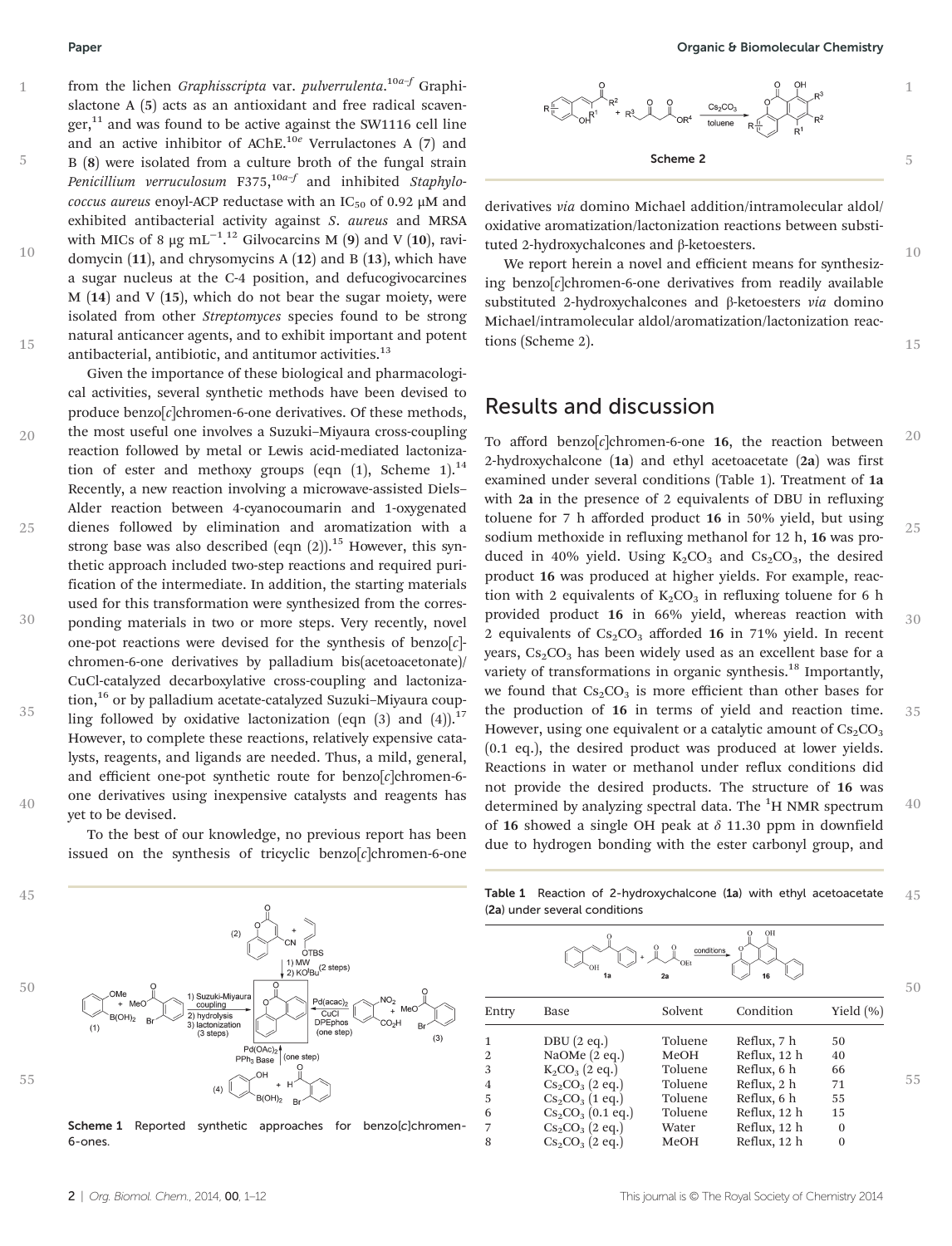### Organic & Biomolecular Chemistry Paper

two single peaks at  $\delta$  7.69 and 7.20 ppm associated with two aromatic peaks on the benzo $[c]$ chromen-6-one ring. The structure was further confirmed by  $^{13}$ C NMR spectrum, which showed the expected carbonyl peak at  $\delta$  162.6 ppm due to the ester. In addition, the IR spectrum of 16 contained an ester carbonyl absorption at 1684 cm−<sup>1</sup> .

To prepare a variety of benzo $[c]$ chromen-6-one derivatives, additional reactions between substituted 3-(2-hydroxyphenyl) prop-2-en-1-ones and several β-ketoesters were carried out under optimized reaction conditions. Results are summarized in Table 2. Reactions between 1a and ethyl-3-oxopentanoate (2b), methyl-3-oxo-4-phenyl butanoate (2c) or diethyl-3- 

| Entry                    | ${\it Chalcone}$      | $\beta$ -Ketoester                                               | Time (h)   | $\bf Product$                        | Yield (%)   |
|--------------------------|-----------------------|------------------------------------------------------------------|------------|--------------------------------------|-------------|
| $\,1\,$                  | $\circ$<br>OН<br>$1a$ | 0 <sub>0</sub><br>`OEt<br>2b                                     | $\,2$      | OH<br>$\ddot{\mathrm{o}}$<br>Ω<br>17 | $51\,$      |
| $\,2$                    | ${\bf 1a}$            | Ö<br>$\circ$<br>`OMe<br>2c                                       | $\,2$      | OH<br>18                             | $58\,$      |
| $\sqrt{3}$               | $1\mathrm{a}$         | $\ddot{\mathrm{o}}$<br>$\circ$<br>EtO <sup>2</sup><br>`OEt<br>2d | $\,2$      | OH O<br>O<br>`OEt<br>19              | $60\,$      |
| $\,4$                    | OН<br>1 <sub>b</sub>  | $\circ$<br>$\Omega$<br>`OEt<br>2b                                | $\,2$      | OH<br>20                             | $50\,$      |
| $\sqrt{5}$               | OH<br>1c              | $2\mathrm{a}$                                                    | $\,2$      | OH<br>$\mathbf{21}$                  | $70\,$      |
| $\,$ 6 $\,$              | $1\mathrm{c}$         | $2\mathbf{b}$                                                    | $\,2$      | OН                                   | $52\,$      |
| $\overline{\phantom{a}}$ | Br-<br>HO.<br>1d      | $2\mathrm{a}$                                                    | $\sqrt{3}$ | ${\bf 22}$<br>OH<br>23               | $55\,$      |
| $\, 8$                   | $1\mathrm{d}$         | $2\mathbf{c}$                                                    | $\sqrt{3}$ | Ŕı<br>OH                             | $\sqrt{63}$ |
| $\boldsymbol{9}$         | ∩⊦<br>$1e$            | $2\mathrm{a}$                                                    | $\,2$      | ${\bf 24}$<br>вr<br>OH<br>O<br>25    | $70\,$      |
| $10\,$                   | $1\mathrm{e}$         | $2\mathbf{b}$                                                    | $\sqrt{3}$ |                                      | $54\,$      |
| $11\,$                   | $1\mathrm{e}$         | $2\mathbf{d}$                                                    | $\sqrt{3}$ | $\gg$ 26<br>OH O<br>O<br>`OEt        | $62\,$      |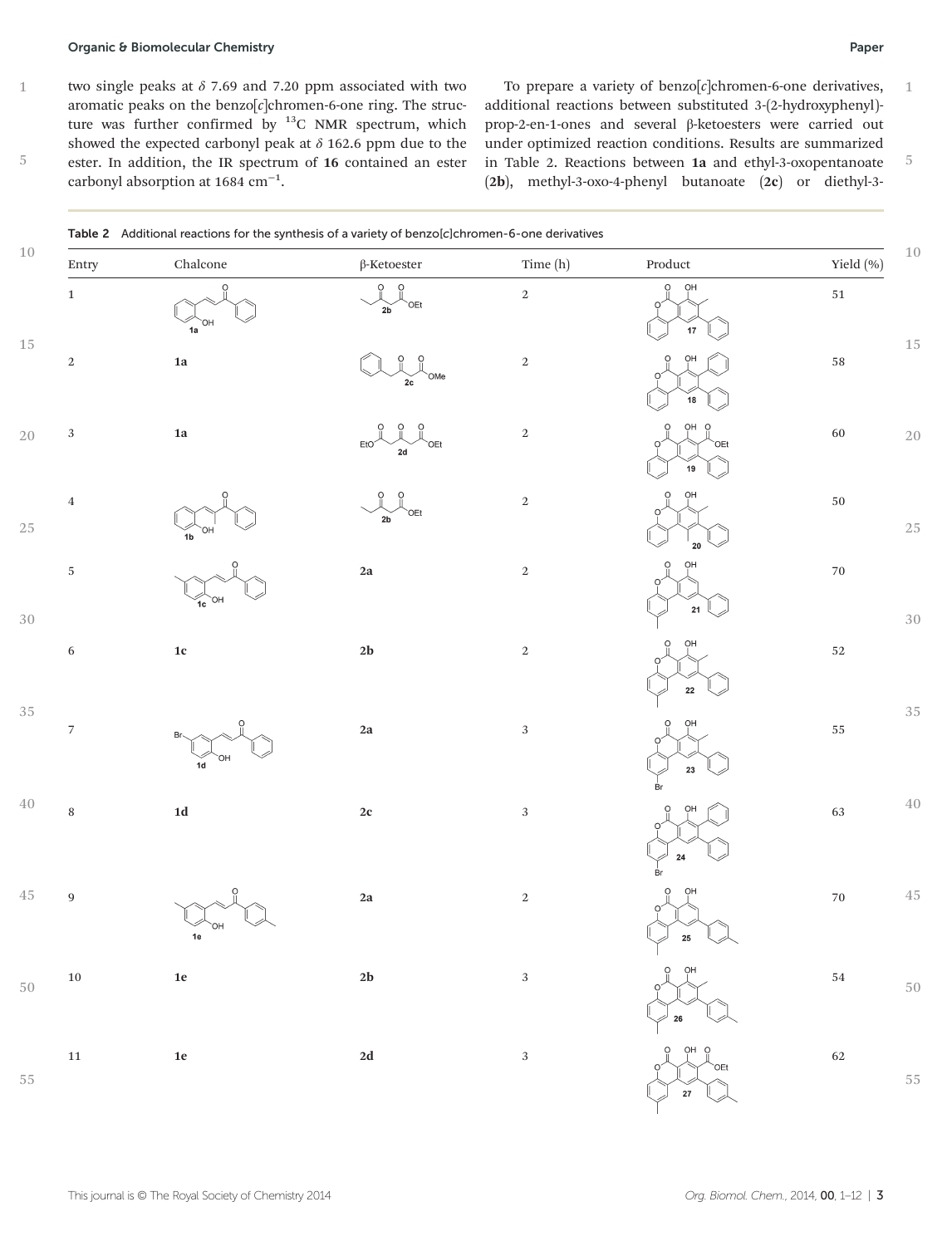## Paper **Paper** Chemistry **Paper** Chemistry **Chemistry Organic & Biomolecular Chemistry**

| Entry       | ${\it Chalcone}$                                          | $\beta$ -Ketoester | Time (h)   | $\bf Product$                                                    | Yield (%)          |
|-------------|-----------------------------------------------------------|--------------------|------------|------------------------------------------------------------------|--------------------|
| $12\,$      | $\circ$<br>MeO <sup>2</sup><br>OH<br>OMe<br>$1\mathsf{f}$ | $2\mathrm{a}$      | $\,2$      | OH<br>$\circ$<br>28<br>MeO<br>$\frac{1}{2}$ OMe                  | $\scriptstyle{72}$ |
| $13\,$      | ${\bf 1f}$                                                | $2\mathbf{b}$      | $\,2$      | OH<br>O<br>${\bf 29}$<br>MeO<br>$_{\text{OMe}}$                  | $54\,$             |
| $14\,$      | ${\bf 1f}$                                                | $2\mathbf{c}$      | $\sqrt{3}$ | OH<br>$30\,$<br>MeO                                              | 60                 |
| $15\,$      | $\Omega$<br>1 <sub>g</sub>                                | $2\mathbf{a}$      | $\,2$      | $\frac{1}{2}$ OMe<br>OH<br>31                                    | 69                 |
| 16          | $\circ$<br>OH<br>OMe<br>1h                                | $2\mathbf{b}$      | $\,2$      | OH<br>${\bf 32}$<br>`OMe                                         | $55\,$             |
| $17\,$      | 1i                                                        | $2\mathrm{a}$      | $\sqrt{3}$ | OH<br>33                                                         | $70\,$             |
| 18          | $1\mathrm{i}$                                             | $2\mathbf{c}$      | $\sqrt{3}$ | OH<br>34                                                         | 63                 |
| 19          | 1j                                                        | $2\mathbf{a}$      | $\sqrt{3}$ | ΟН<br>$\left( \frac{35}{2} \right)$<br>۰ó                        | $71\,$             |
| $20\,$      | $1\mathrm{j}$                                             | $2\mathbf{b}$      | $\sqrt{3}$ | OН                                                               | $53\,$             |
| $21\,$      | $1\mathrm{j}$                                             | $2\mathrm{c}$      | $\sqrt{3}$ | 30<br>OH<br>$\left(37\right)$                                    | 65                 |
| $22\,$      | Br<br>$1\mathrm{k}$                                       | $2\mathbf{a}$      | $\,2$      | OH<br>38                                                         | $\mathbf{73}$      |
| $23\,$      | $1\mathrm{k}$                                             | $2\mathbf{b}$      | $\,2$      | вŗ<br>OH<br>39/                                                  | $50\,$             |
| $\sqrt{24}$ | $1\mathrm{k}$                                             | $2\mathbf{d}$      | $\,2$      | $\frac{1}{\mathsf{B}}$ r<br>$\frac{0}{\pi}$<br>OH<br>COOEt<br>O. | 64                 |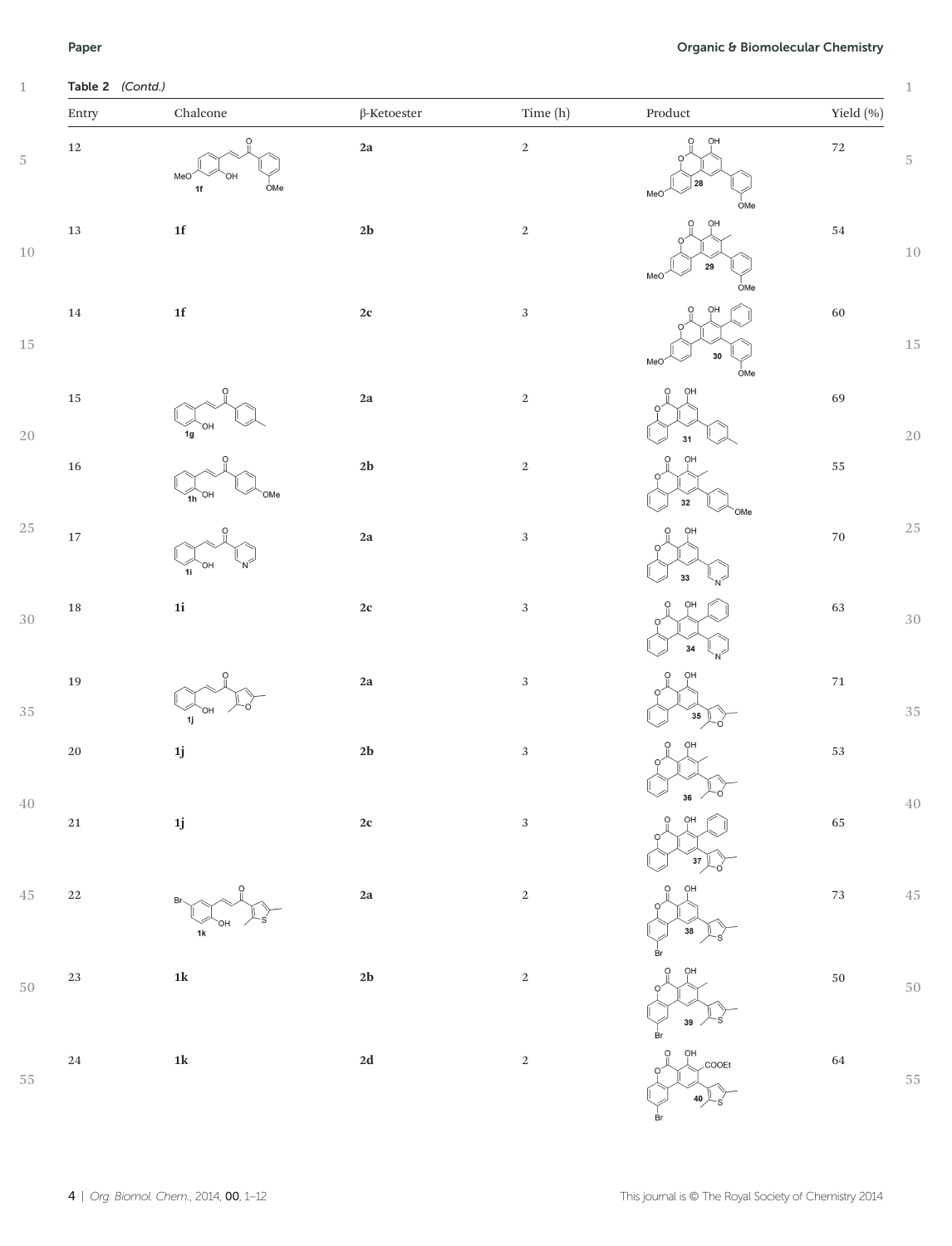| Entry    | ${\it Chalcone}$             | $\beta$ -Ketoester | Time (h)   | $\bf Product$                | Yield (%) |
|----------|------------------------------|--------------------|------------|------------------------------|-----------|
| $25\,$   | $\circ$<br>`OH<br>11         | $2\mathbf{a}$      | $\,2$      | OH<br>$\circ$<br>41          | 63        |
| $26\,$   | $1\mathbf{l}$                | $2\mathbf{b}$      | $\sqrt{3}$ | OH<br>$\circ$<br>42          | $51\,$    |
| $27\,$   | $1\mathbf{l}$                | $2\mathbf{c}$      | $\sqrt{3}$ | OH<br>$\circ$<br>43          | $50\,$    |
| $\rm 28$ | $\Omega$<br>$\widehat{m}$ OH | $2\mathbf{a}$      | $\,2$      | OH<br>$\circ$<br>44 $\nabla$ | $72\,$    |
| 29       | $1\mathrm{m}$                | $2\mathbf{c}$      | $\,2$      | OH<br>O<br>45 $\nabla$       | $61\,$    |

oxopentanedioate (2d) in the presence of 2 equivalents of  $Cs<sub>2</sub>CO<sub>3</sub>$  in refluxing toluene for 2 h provided the desired products 17–19 in 51, 58, and 60% yield, respectively (entries 1–3). The reaction of chalcone 1b with a methyl group on the 2-propen-1-one skeleton was also successful. Treatment of 1b with 2b in the presence of  $Cs_2CO_3$  in refluxing toluene for 2 h afforded product 20 in 50% yield (entry 4). To investigate the influence of substituents on reactivities, the effects of a number of 2-hydroxychalcones (1c–1h) bearing electron-donating or -withdrawing groups on the benzene ring were next examined. Reactions between 1c bearing a methyl group on the phenolic moiety and 2a or 2b afforded products 21–22 in 70 and 52% yield, respectively, whereas those of 1d with an electron-withdrawing group on the phenolic ring provided 23–24 in 55 and 63% yield, respectively (entries 5–8). Reactions of chalcones 1e and 1f bearing electron-donating groups on the two benzene rings were also examined. Treatment of 1e with 2a, 2b, or 2d provided compounds 25–27 in 70, 54, and 62% yield, respectively, whereas treatment of 1f with 2a–2c gave products 28–30 in 72, 54, and 60% yield, respectively (entries 9–14). Reactions of chalcones 1g and 1h bearing substituents on the 1-phenyl ring with 2a or 2b gave products 31–32 in 69 and 55% yield, respectively (entries 15–16). Importantly, when  $(E)$ -3- $(2-hydroxyphenyl)$ -1- $(pyridine-3-yl)prop-2-en-$ 1-one (1i), (E)-3-(2-hydroxyphenyl)-1-(2,5-dimethylfuran-3-yl) prop-2-en-1-one (1j), or  $(E)$ -3-(2-hydroxyphenyl)-1-(2,5dimethylthiophen-3-yl)prop-2-en-1-one (1k) were used, the desired products 33–40 were produced in 50–73% yield (entries 17–24). Reactions between (E)-3-(2-hydroxyphenyl)-1- (naphthalene-2-yl)prop-2-en-1-one (1l) and β-ketoesters were also successful. When 1l was treated with 2a, 2b, or 2c, products 41–43 were produced in 63, 51, and 50% yield, respectively (entries 25–27). When (E)-1-cyclopropyl-3-(2- 25 30 35 40 45 50 55

hydroxyphenyl)prop-2-en-1-one (1m) was used, compounds 44 and 45 were obtained in 72 and 61% yield, respectively (entries 28–29). These reactions provided a rapid route for synthesizing a variety of  $benzo[c]$ chromen-6-one derivatives bearing different substituents on the benzene ring. The structures of the synthesized compounds 16–45 were unambiguously confirmed by X-ray diffraction analysis of compound 26 (Fig. 2). Interestingly, the unit of the compound 26 contains two same molecules. 25 30

A proposed mechanism for the  $Cs_2CO_3$ -mediated domino reactions used to produce 16 is depicted in Scheme 3. In basic medium, the enolate of 2a first attacks the unsaturated β-carbon to the carbonyl group of 1a to give intermediate 46, which undergoes an intramolecular aldol reaction followed by 35

Fig. 2 X-ray structure of compound 26 containing two molecules in a unit.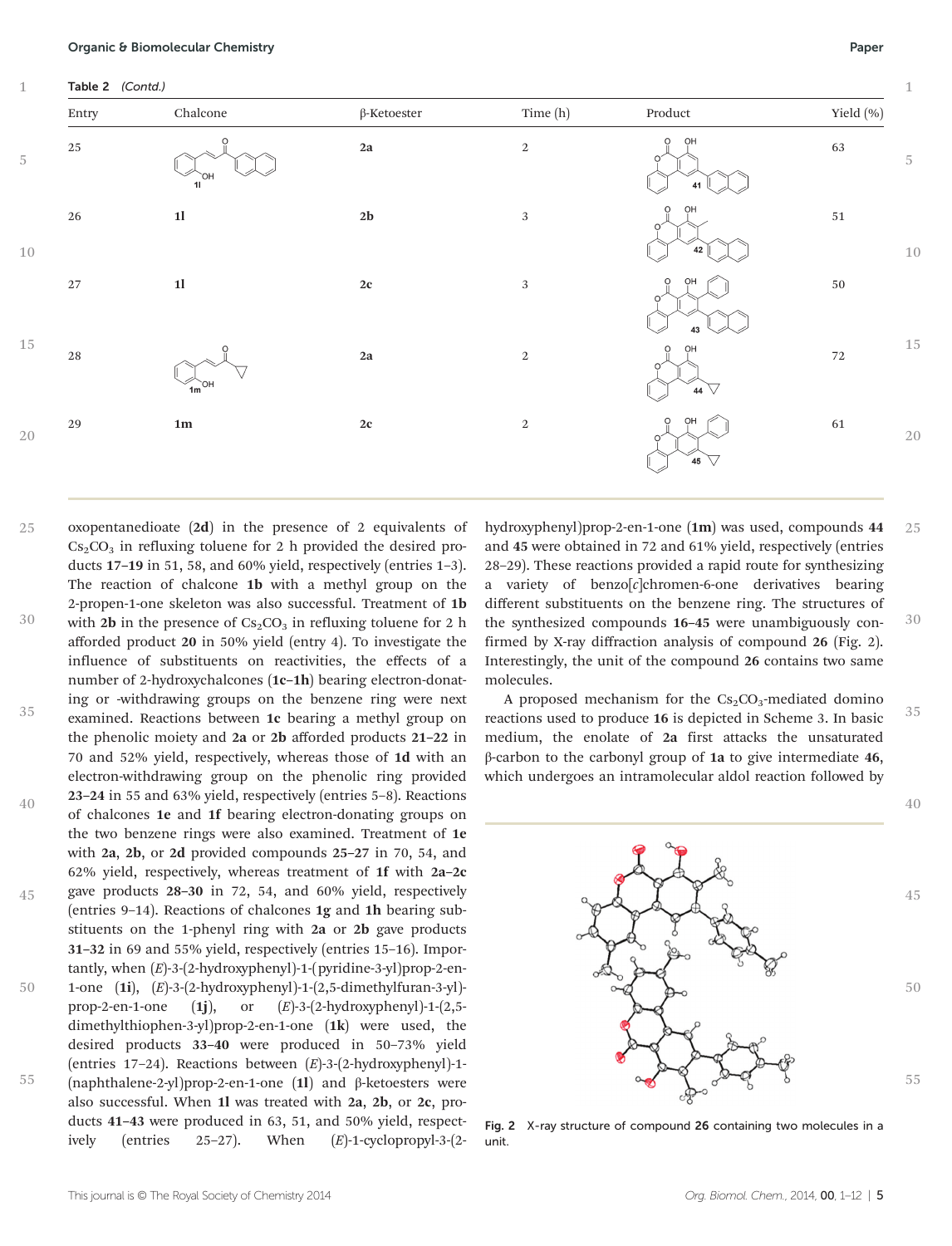



oxidative aromatization to form intermediate 48. Finally, the lactonization of 48 under basic conditions results in 16.

As an example of this methodology, several synthesized benzo[c]chromen-6-ones were converted into biologically and physically interesting polysubstituted terphenyls. Molecules bearing the terphenyl moiety are found in a variety of natural products<sup>19</sup> and exhibit a number of potent biological properties, which include antioxidant, neuroprotective, cytotoxic, antithrombotic, and anticoagulant activities. $20$  In addition, these molecules play a significant role in the fields of optical materials, liquid crystals, spacers in catenane, and porphyrin chemistry.<sup>21</sup> Because of their important biological and physical properties, a number of synthetic methods have been devised to produce terphenyls.<sup>22</sup> These reactions typically included aryl zinc reagents with functionalized biphenyl nonaflates,<sup>23</sup> Grignard reagents containing dihalobenzenes, and triazene-substituted arylboronic esters.<sup>24</sup> Recently, other methodologies using Suzuki cross-coupling reactions between dihalobenzenes and arylboronic acids,<sup>25</sup> the gold-catalyzed cycloaromatization of dienynes,<sup>26</sup> DMEDA-catalyzed direct C–H arylation of unactivated benzenes, $27$  and rhodium-catalyzed formal  $[2 + 2 + 2]$  cycloaddition reactions of tethered dienynes containing 1-alkynylphosphine sulfides have been described.<sup>28</sup> Although a number of methods have been 15 20 25 30 35

reported for the synthesis of terphenyls, synthetic methods are still required for the production of polysubstituted terphenyls.

The conversions of several synthesized benzo $[c]$ chromen-6ones into substituted terphenyls were also attempted, as shown in Table 3. Treatment of 20 with methyl iodide in the presence of KOH in wet DMSO at room temperature for 2 h provided 49 in 70% yield. Similarly, reactions of 23, 30, 39, 42, and 45 with methyl iodide also provided the desired polysubstituted terphenyls 50–54 in 78–87% yield. Importantly, these reactions rapidly provided various terphenyls bearing substituents, such as, –Br, –Me, –COOMe, –OMe, aryl, cyclopropyl, and furyl on their benzene rings. 5  $10$ 

## Conclusions

We described the  $Cs_2CO_3$ -promoted one-pot synthesis of biologically interesting benzo[c]chromen-6-one derivatives starting from substituted 2-hydroxychalcones and β-ketoesters. These reactions were accomplished by domino Michael addition/ intramolecular aldol/oxidative aromatization/lactonization. The described methodology has the advantages of requiring mild reaction conditions and inexpensive non-transition metals and domino one-pot reactions. In particular, the synthesized molecules were readily converted under basic conditions into biologically interesting novel terphenyls bearing different substituents on their benzene rings. 20 25

## Experimental

All experiments were carried out under open air without using any inert gas protection. β-Ketoesters (2a–d) were purchased from Sigma-Aldrich. Merck precoated silica gel plates (Art. 5554) with a fluorescent indicator were used for analytical 35

30

1

15

Table 3 Conversion of benzolc1chromen-6-ones to polysubstituted terphenyls 49–54 40 40 CHal  $KOH/H<sub>2</sub>O$ DMSC 45 Benzo[c]chromen-6-one Time (h) Product Yield (%) Benzo[c]chromen-6-one Time (h) Product Yield (%) 45  $20$  2  $1$   $1$   $1$   $1$ OMe 50 50 23 1  $\frac{1}{2}$  85 42 1  $\frac{1}{2}$  78 30 2 2  $\begin{array}{|c|c|c|c|c|c|c|c|} \hline \multicolumn{1}{|c|}{30} & 2 & \multicolumn{1}{|c|}{85} & 85 & 42 & 1 & \multicolumn{1}{|c|}{9} & \multicolumn{1}{|c|}{86} \ \hline \end{array}$ 55 55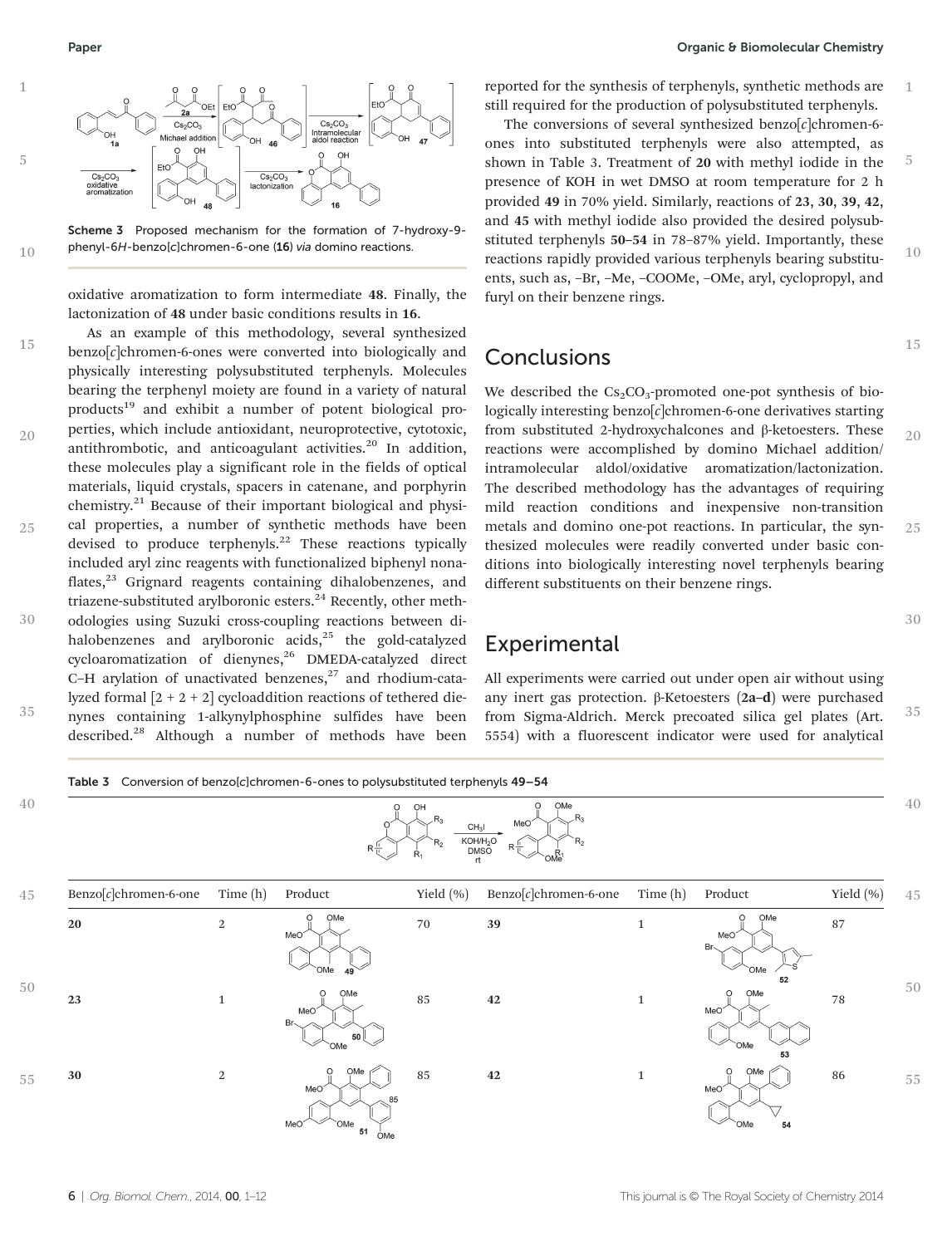### Organic & Biomolecular Chemistry Paper

15

20

25

40

45

TLC. Flash column chromatography was performed using silica gel 9385 (Merck). Melting points were determined with micro-cover glasses on a Fisher-Johns apparatus and are uncorrected. <sup>1</sup>H NMR spectra were recorded on a Varian-VNS  $(300 \text{ MHz})$  spectrometer in CDCl<sub>3</sub> using 7.24 ppm as the solvent chemical shift.  $^{13}$ C NMR spectra were recorded on a Varian-VNS (75 MHz) spectrometer in  $CDCl<sub>3</sub>$  using 77.0 ppm as the solvent chemical shift. IR spectra were recorded on a JASCO FTIR 5300 spectrophotometer. High resolution mass (HRMS) were obtained with a JEOL JMS-700 spectrometer at the Korea Basic Science Institute. 1 5 10

### General procedure for the synthesis of 2-hydroxychalcones (1a–m)

To a solution of ketones (20.0 mmol) in ethanol (50 mL) were added KOH (5.6 g, 100.0 mmol) and salicylaldehydes (20.0 mmol) at room temperature. The reaction mixture was stirred at room temperature for 48 h. Evaporation of ethanol, addition of water (50 ml) and 1 N HCl (50 mL), extraction with EtOAc  $(3 \times 50$  mL), washing with brine (50 mL), and removal of the solvent followed by flash column chromatography on silica gel using hexane–EtOAc (10 : 1) gave 2-hydroxychalcones (1a–1m) in the range of 53–84% yield.

## General procedure for the synthesis of benzo $[c]$ chromen-6-ones (16–45)

To a solution of 2-hydroxychalcone compounds 1a–1m (1.0 mmol) and β-ketoesters 2a–2d (1.5 mmol) in toluene (4 mL) was added  $Cs_2CO_3$  (2.0 mmol). The reaction mixture was refluxed in open air for 2 h. Then the solvent was evaporated in a rotary evaporator under reduced pressure to give the residue. The residue was purified by flash column chromatography on silica gel to give the products. Characterization data for all compounds 16–45 are as follows. 30 35

7-Hydroxy-9-phenyl-6H-benzo $[c]$ chromen-6-one (16). Reaction of 1a (224 mg, 1.0 mmol) and β-ketoester 2a (195 mg, 1.5 mmol) using  $Cs_2CO_3$  (650 mg, 2.0 mmol) afforded 16 (204 mg, 71%) as a solid: mp 213-215 °C; <sup>1</sup>H NMR (300 MHz, CDCl<sub>3</sub>)  $\delta$  11.30 (1H, s), 8.02 (1H, d, J = 7.8 Hz), 7.68 (1H, s), 7.60 (2H, d,  $J = 6.9$  Hz), 7.44–7.36 (4H, m), 7.31–7.27 (2H, m), 7.20 (1H, s); <sup>13</sup>C NMR (75 MHz, CDCl<sub>3</sub>)  $\delta$  162.6, 162.3, 150.7, 150.2, 139.4, 135.4, 130.7, 129.1, 129.0, 127.4, 125.1, 123.3, 118.3, 117.8, 114.9, 111.1, 104.8; IR (KBr) 3422, 3036, 2367, 1684, 1620, 1276, 1083, 757 cm<sup>-1</sup>; HRMS m/z (M<sup>+</sup>) calcd for  $C_{19}H_{12}O_3$ : 288.0786. Found: 288.0788.

7-Hydroxy-8-methyl-9-phenyl-6H-benzo[c]chromen-6-one (17). Reaction of 1a (224 mg, 1.0 mmol) and β-ketoester 2b (216 mg, 1.5 mmol) using  $Cs_2CO_3$  (650 mg, 2.0 mmol) afforded 17 (154 mg, 51%) as a solid: mp 166-168 °C; <sup>1</sup>H NMR (300 MHz, CDCl<sub>3</sub>)  $\delta$  11.76 (1H, s), 7.99 (1H, d,  $J = 8.1$  Hz), 7.51-7.28 (9H, m), 2.25 (3H, s); <sup>13</sup>C NMR (75 MHz, CDCl<sub>3</sub>)  $\delta$  165.6, 160.7, 151.0, 150.4, 140.6, 131.6, 130.3, 128.7, 128.3, 127.8, 124.9, 50 55

123.9, 122.9, 118.4, 117.5, 113.3, 104.1, 13.0; IR (KBr) 3449, 3062, 2370, 1677, 1268, 1125, 754 cm<sup>-1</sup>; HRMS m/z (M<sup>+</sup>) calcd for C<sub>20</sub>H<sub>14</sub>O<sub>3</sub>: 302.0943. Found: 302.0943.

7-Hydroxy-8,9-diphenyl-6H-benzo $[c]$ chromen-6-one (18). Reaction of 1a (224 mg, 1.0 mmol) and β-ketoester 2c (288 mg, 1.5 mmol) using  $Cs_2CO_3$  (650 mg, 2.0 mmol) afforded 18 (211 mg, 58%) as a solid: mp 213-215 °C; <sup>1</sup>H NMR (300 MHz, CDCl<sub>3</sub>)  $\delta$  11.77 (1H, s), 8.00 (1H, d,  $J = 7.5$  Hz), 7.60 (1H, s), 7.47–7.31 (3H, m), 7.21–7.19 (6H, m), 7.16–7.13 (4H, m);  $^{13}$ C NMR (75 MHz, CDCl<sub>3</sub>) δ 165.6, 160.0, 150.5, 150.3, 140.2, 134.8, 133.6, 131.0, 130.5, 129.4, 128.4, 127.9, 127.7, 127.5, 127.1, 125.1, 123.1, 118.1, 117.6, 114.0, 104.8; IR (KBr) 3448, 3063, 1674, 1612, 1396, 1265, 1127, 752, 697 cm<sup>-1</sup>; HRMS m/z  $(M<sup>+</sup>)$  calcd for C<sub>25</sub>H<sub>16</sub>O<sub>3</sub>: 364.1099. Found: 364.1098. 1 5 10

Ethyl-7-hydroxy-6-oxo-9-phenyl-6H-benzo[c]chromene-8-carboxylate (19). Reaction of 1a (224 mg, 1.0 mmol) and β-ketoester 2d (303 mg, 1.5 mmol) using  $Cs_2CO_3$  (650 mg, 2.0 mmol) afforded 19 (216 mg, 60%) as a solid: mp 193-195 °C; <sup>1</sup>H NMR (300 MHz, CDCl<sub>3</sub>)  $\delta$  11.67 (1H, s), 7.84 (1H, d,  $J = 7.5$  Hz), 7.36–7.35 (7H, m), 7.24–7.17 (2H, m), 4.07 (2H, q,  $J = 7.2$  Hz), 0.938 (3H, t,  $J = 7.2$  Hz); <sup>13</sup>C NMR (75 MHz, CDCl<sub>3</sub>)  $\delta$  165.9, 164.7, 159.5, 150.5, 148.9, 139.0, 135.5, 131.2, 128.6, 128.4, 127.8, 125.2, 123.2, 121.4, 117.5, 117.2, 113.1, 104.3, 61.3, 13.5; IR (KBr) 3455, 3106, 1737, 1552, 1127, 1015, 858, 742 cm<sup>-1</sup>; HRMS  $m/z$  (M<sup>+</sup>) calcd for C<sub>22</sub>H<sub>16</sub>O<sub>5</sub>: 360.0998. Found: 360.0994. 15 20

7-Hydroxy-8,10-dimethyl-9-phenyl-6H-benzo[c]chromen-6-one (20). Reaction of 1b (238 mg, 1.0 mmol) and β-ketoester 2b  $(216 \text{ mg}, 1.5 \text{ mmol})$  using  $Cs_2CO_3$  (650 mg, 2.0 mmol) afforded 20 (158 mg, 50%) as a solid: mp 207-209 °C; <sup>1</sup>H NMR (300 MHz, CDCl<sub>3</sub>)  $\delta$  12.07 (1H, s), 8.18 (1H, d,  $J = 8.1$  Hz), 7.50–7.37 (5H, m), 7.29 (1H, t,  $J = 7.2$  Hz), 7.14 (2H, d,  $J = 7.2$ Hz), 2.36 (3H, s), 1.98 (3H, s); <sup>13</sup>C NMR (75 MHz, CDCl<sub>3</sub>)  $\delta$ 166.4, 158.9, 153.1, 150.4, 140.6, 129.2, 128.8, 128.3, 127.8, 127.8, 127.4, 125.1, 124.1, 123.3, 120.2, 117.5, 105.3, 22.0, 13.9; IR (KBr) 3437, 3067, 1685, 1616, 1272, 1124, 758 cm<sup>-1</sup>; HRMS  $m/z$  (M<sup>+</sup>) calcd for C<sub>21</sub>H<sub>16</sub>O<sub>3</sub>: 316.1099. Found: 316.1099. 25 30 35

7-Hydroxy-2-methyl-9-phenyl-6H-benzo[c]chromen-6-one (21). Reaction of 1c (238 mg, 1.0 mmol) and β-ketoester 2a (195 mg, 1.5 mmol) using  $Cs_2CO_3$  (650 mg, 2.0 mmol) afforded 21 (211 mg, 70%) as a solid: mp 198-200 °C; <sup>1</sup>H NMR (300 MHz, CDCl3) δ 11.27 (1H, s), 7.66 (1H, s), 7.57–7.54 (3H, m), 7.42–7.34 (3H, m), 7.15–7.06 (3H, m), 2.33 (3H, s); <sup>13</sup>C NMR (75 MHz, CDCl3) δ 165.3, 162.5, 149.9, 148.7, 139.4, 135.3, 134.7, 131.5, 128.9, 128.9, 127.3, 123.0, 117.7, 117.3, 114.6, 110.7, 104.7, 21.0; IR (KBr) 3434, 3033, 1680, 1560, 1227, 1211, 1096, 758, 696 cm<sup>-1</sup>; HRMS  $m/z$  (M<sup>+</sup>) calcd for C<sub>20</sub>H<sub>14</sub>O<sub>3</sub>: 302.0943. Found: 302.0945. 40 45

7-Hydroxy-2,8-dimethyl-9-phenyl-6H-benzo[c]chromen-6-one (22). Reaction of 1c (238 mg, 1.0 mmol) and β-ketoester 2b  $(216 \text{ mg}, 1.5 \text{ mmol})$  using  $Cs_2CO_3$  (650 mg, 2.0 mmol) afforded 22 (164 mg, 52%) as a solid: mp 193-195 °C;  $^{1}$ H NMR  $(300 \text{ MHz}, \text{CDCl}_3)$   $\delta$  11.66 (1H, s), 7.61 (1H, s), 7.41-7.33 (3H, m), 7.31–7.26 (3H, m), 7.10–7.06 (2H, m), 2.29 (3H, s), 2.11  $(3H, s);$  <sup>13</sup>C NMR (75 MHz, CDCl<sub>3</sub>)  $\delta$  165.7, 160.7, 150.8, 148.4, 140.6, 134.6, 131.6, 130.9, 128.7, 128.3, 127.8, 123.6, 122.8, 117.9, 117.1, 113.1, 104.1, 21.0, 13.0; IR (KBr) 3456, 2932, 1688, 1602, 1513, 1375, 1190, 1014, 821, 745 cm<sup>-1</sup>; HRMS m/z  $(M<sup>+</sup>)$  calcd for C<sub>21</sub>H<sub>16</sub>O<sub>3</sub>: 316.1099. Found: 316.1097. 50 55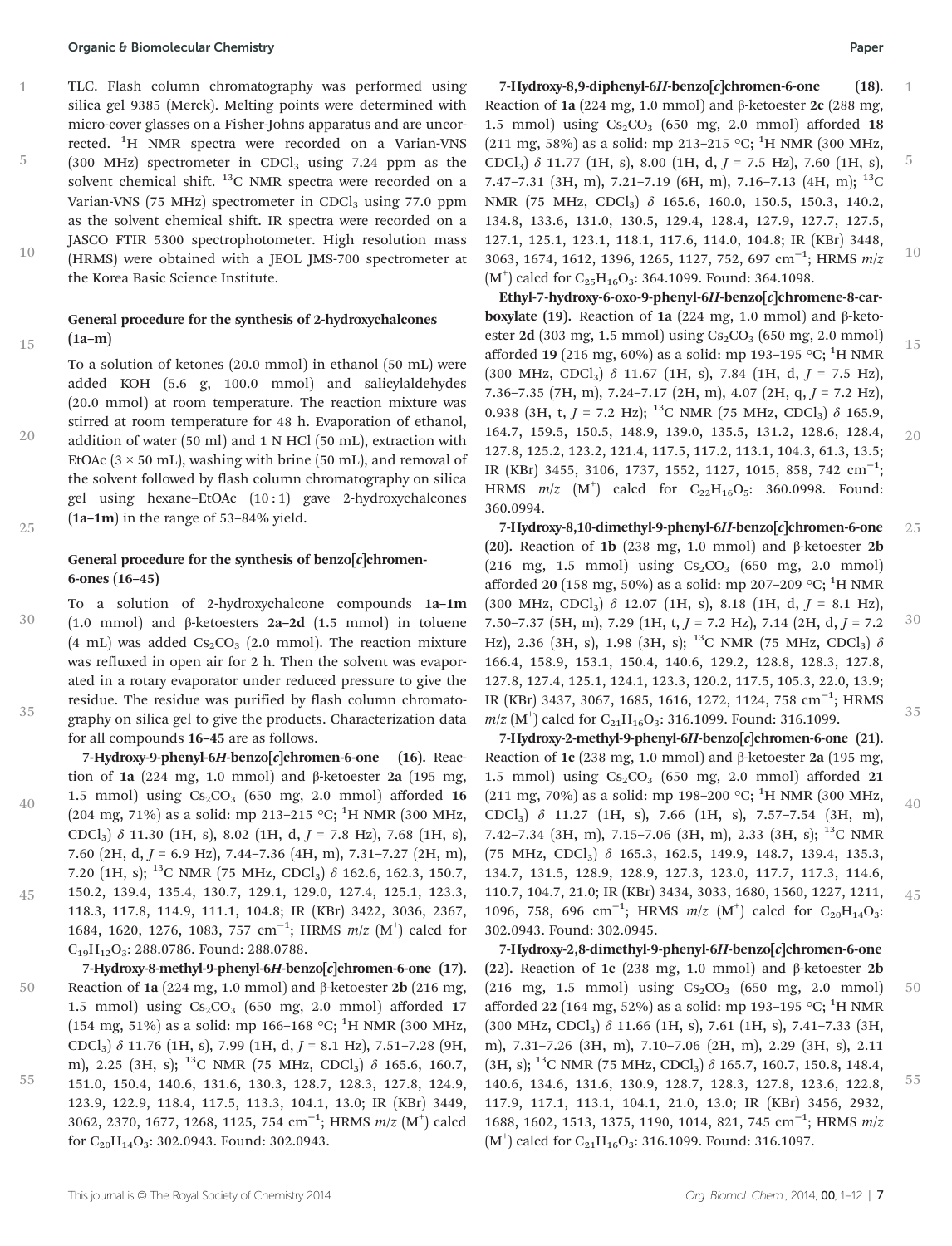5

10

2-Bromo-7-hydroxy-8-methyl-9-phenyl-6H-benzo[c]chromen-6-one (23). Reaction of 1d (301 mg, 1.0 mmol) and β-ketoester **2b** (216 mg, 1.5 mmol) using  $Cs_2CO_3$  (650 mg, 2.0 mmol) afforded 23 (209 mg, 55%) as a solid: mp 216–218 °C; <sup>1</sup>H NMR (300 MHz, CDCl<sub>3</sub>)  $\delta$  11.59 (1H, s), 8.02 (1H, s), 7.50-7.39 (4H, m), 7.36–7.32 (3H, m), 7.17 (1H, d,  $J = 8.7$  Hz), 2.20 (3H, s); <sup>13</sup>C NMR (75 MHz, CDCl<sub>3</sub>) δ 165.1, 160.8, 151.2, 149.2, 140.3, 132.8, 130.2, 128.7, 128.4, 128.0, 125.7, 125.0, 120.2, 119.2, 118.0, 113.5, 103.9, 13.1; IR (KBr) 3449, 3064, 1703, 1625, 1557, 1409, 1264, 1217, 1082, 853, 691 cm<sup>-1</sup>; HRMS m/z (M<sup>+</sup>) calcd for  $C_{20}H_{13}BrO_3$ : 380.0048. Found: 380.0050.

2-Bromo-7-hydroxy-8,9-diphenyl-6H-benzo[c]chromen-6-one (24). Reaction of 1d (301 mg, 1.0 mmol) and β-ketoester 2c  $(288 \text{ mg}, 1.5 \text{ mmol})$  using  $Cs_2CO_3$  (650 mg, 2.0 mmol) afforded 24 (243 mg, 63%) as a solid: mp 215–217 °C;  $^1\rm H$  NMR  $(300 \text{ MHz}, \text{CDCl}_3)$   $\delta$  11.67 (1H, s), 8.12 (1H, s), 7.55-7.53 (2H, m), 7.22–7.19 (7H, m), 7.14–7.09 (4H, m); 13C NMR (75 MHz, CDCl3) δ 165.1, 160.2, 150.7, 149.5, 140.0, 134.6, 133.3, 132.3, 130.9, 129.4, 129.3, 128.0, 127.8, 127.6, 127.2, 126.0, 120.0, 15

119.4, 118.2, 114.2, 104.7; IR (KBr) 3454, 3064, 1681, 1612, 1545, 1393, 1260, 1203, 1115, 880, 743, 701 cm<sup>-1</sup>; HRMS m/z  $(M<sup>+</sup>)$  calcd for C<sub>25</sub>H<sub>15</sub>BrO<sub>3</sub>: 442.0205. Found: 442.0202. 20

7-Hydroxy-2-methyl-9-p-tolyl-6H-benzo[c]chromen-6-one (25). Reaction of 1e (252 mg, 1.0 mmol) and β-ketoester 2a (195 mg, 1.5 mmol) using  $Cs_2CO_3$  (650 mg, 2.0 mmol) afforded 25 (221 mg, 70%) as a solid: mp 258–260 °C; <sup>1</sup>H NMR (300 MHz, CDCl<sub>3</sub>  $\delta$  11.40 (1H, s), 7.85 (1H, s), 7.72 (1H, s), 7.58 (2H, d, J = 7.5 Hz), 7.31–7.24 (5H, m), 2.45 (3H, s), 2.42 (3H, s); 13C NMR 25

(75 MHz, CDCl3) δ 165.7, 160.7, 151.0, 150.4, 137.7, 137.7, 131.6, 129.9, 129.0, 128.7, 124.9, 123.9, 122.9, 118.5, 117.5, 113.4, 104.0, 21.2, 13.1; IR (KBr) 3434, 2928, 1690, 1618, 1588, 1437, 1240, 1181, 1076, 926, 784 cm<sup>-1</sup>; HRMS m/z (M<sup>+</sup>) calcd for C<sub>21</sub>H<sub>16</sub>O<sub>3</sub>: 316.1099. Found: 316.1102. 30

7-Hydroxy-2,8-dimethyl-9-p-tolyl-6H-benzo[c]chromen-6-one (26). Reaction of 1e (252 mg, 1.0 mmol) and β-ketoester 2b  $(216 \text{ mg}, 1.5 \text{ mmol})$  using  $Cs_2CO_3$  (650 mg, 2.0 mmol) afforded 26 (178 mg, 54%) as a solid: mp 190–192 °C;  $^1\rm H$  NMR (300 MHz, CDCl<sub>3</sub>)  $\delta$  11.64 (1H, s), 7.59 (1H, s), 7.2 (1H, s), 7.21–7.15 (4H, m), 7.11–7.04 (2H, m), 2.35 (3H, s), 2.28 (3H, s), 2.11 (3H, s); <sup>13</sup>C NMR (75 MHz, CDCl<sub>3</sub>)  $\delta$  165.7, 160.6, 150.8, 148.4, 137.7, 137.6, 134.5, 131.5, 130.8, 128.9, 128.6, 123.6, 122.8, 117.9, 117.1, 113.2, 103.9, 21.2, 21.0, 13.0; IR (KBr) 3442, 3056, 1672, 1610, 1398, 1270, 1136, 1019, 862, 761 cm<sup>-1</sup>; HRMS  $m/z$   $(M^{\dagger})$  calcd for  $C_{22}H_{18}O_3$ : 330.1256. Found: 35 40 45

330.1256. Ethyl 7-hydroxy-2-methyl-6-oxo-9-p-tolyl-6H-benzo[c]chromene-8-carboxylate (27). Reaction of 1e (252 mg, 1.0 mmol) and β-ketoester 2d (303 mg, 1.5 mmol) using  $Cs<sub>2</sub>CO<sub>3</sub>$  (650 mg, 2.0 mmol) afforded 27 (240 mg, 62%) as a solid: mp 223–225 °C; <sup>1</sup>H NMR (300 MHz, CDCl<sub>3</sub>)  $\delta$  11.78 (1H, s), 7.73  $(1H, s)$ , 7.46  $(1H, s)$ , 7.32-7.17  $(6H, m)$ , 4.12  $(2H, q, J = 7.2 Hz)$ , 2.37 (3H, s), 2.34 (3H, s), 1.01 (3H, t,  $J = 7.2$  Hz); <sup>13</sup>C NMR (75 MHz, CDCl3) δ 166.3, 165.2, 159.8, 149.1, 149.0, 138.7, 136.4, 135.8, 135.0, 132.2, 129.2, 128.0, 123.4, 121.6, 117.5, 117.3, 113.3, 104.8, 61.5, 21.2, 21.0, 13.7; IR (KBr) 3438, 2989, 2733, 1732, 1671, 1552, 1405, 1248, 1205, 1133, 1021, 50 55

824 cm<sup>-1</sup>; HRMS m/z (M<sup>+</sup>) calcd for C<sub>24</sub>H<sub>20</sub>O<sub>5</sub>: 388.1311. Found: 388.1313. 1

7-Hydroxy-3-methoxy-9-(3-methoxyphenyl)-6H-benzo[c] chromen-6-one (28). Reaction of 1f (284 mg, 1.0 mmol) and β-ketoester 2a (195 mg, 1.5 mmol) using  $Cs_2CO_3$  (650 mg, 2.0 mmol) afforded 28 (250 mg, 72%) as a solid: mp 190-192 °C; <sup>1</sup>H NMR (300 MHz, CDCl<sub>3</sub>) δ 11.26 (1H, s), 7.92  $(1H, d, J = 8.7 \text{ Hz})$ , 7.57  $(1H, s)$ , 7.35  $(1H, t, J = 7.8 \text{ Hz})$ , 7.20–7.18 (2H, m), 7.13–7.12 (1H, m), 6.94–6.80 (3H, m), 3.82  $(6H, s)$ ; <sup>13</sup>C NMR (75 MHz, CDCl<sub>3</sub>)  $\delta$  165.8, 162.1, 160.5, 159.4, 151.6, 150.9, 142.1, 132.1, 129.3, 123.9, 122.5, 121.1, 114.5, 113.1, 112.8, 112.5, 111.4, 103.3, 101.4, 55.6, 55.3; IR (KBr) 3449, 2930, 1679, 1632, 1623, 1464, 1396, 1266, 1092, 1029, 800, 725 cm<sup>-1</sup>; HRMS m/z (M<sup>+</sup>) calcd for C<sub>21</sub>H<sub>16</sub>O<sub>5</sub>: 348.0998. Found: 348.0999. 5 10 15

7-Hydroxy-3-methoxy-9-(3-methoxyphenyl)-8-methyl-6H-benzo-  $[c]$ chromen-6-one (29). Reaction of 1f (284 mg, 1.0 mmol) and β-ketoester 2b (216 mg, 1.5 mmol) using  $Cs<sub>2</sub>CO<sub>3</sub>$  (650 mg, 2.0 mmol) afforded 29 (153 mg, 54%) as a solid: mp 171-173 °C; <sup>1</sup>H NMR (300 MHz, CDCl<sub>3</sub>) δ 11.57 (1H, s), 7.75  $(1H, d, J = 8.7 \text{ Hz})$ , 7.32–7.24  $(2H, m)$ , 6.89–6.72  $(5H, m)$ , 3.78  $(3H, s)$ , 3.77  $(3H, s)$ , 2.11  $(3H, s)$ ; <sup>13</sup>C NMR  $(75 \text{ MHz}, \text{CDCl}_3)$ δ 165.9, 161.1, 160.6, 159.4, 151.6, 150.9, 142.1, 132.1, 129.3, 123.9, 122.5, 121.1, 114.5, 113.1, 112.8, 112.5, 111.4, 103.3, 101.4, 55.6, 55.3, 12.9; IR (KBr) 3448, 2929, 1672, 1622, 1482, 1282, 1137, 1033, 798, 751 cm<sup>-1</sup>; HRMS m/z (M<sup>+</sup>) calcd for  $C_{22}H_{18}O_5$ : 362.1154. Found: 362.1154. 20 25

7-Hydroxy-3-methoxy-9-(3-methoxyphenyl)-8-phenyl-6H-benzo-  $[c]$ chromen-6-one (30). Reaction of 1f (284 mg, 1.0 mmol) and β-ketoester 2c (288 mg, 1.5 mmol) using  $Cs<sub>2</sub>CO<sub>3</sub>$  (650 mg, 2.0 mmol) afforded 30 (254 mg, 60%) as a solid: mp 216–218 °C; <sup>1</sup>H NMR (300 MHz, CDCl<sub>3</sub>)  $\delta$  11.69 (1H, s), 7.87  $(1H, d, J = 9.0 Hz), 7.47 (1H, s), 7.24-7.06 (6H, m), 6.88-6.80$ (2H, m), 6.73–6.88 (2H, m), 6.56 (1H, s) 3.82 (3H, s), 3.52 (3H, s); <sup>13</sup>C NMR (75 MHz, CDCl<sub>3</sub>)  $\delta$  165.8, 161.7, 161.6, 160.0, 158.9, 151.9, 150.2, 141.6, 135.0, 134.2, 130.9, 129.0, 127.8, 127.1, 124.2, 121.8, 114.8, 113.5, 113.1, 111.1, 104.0, 101.4, 55.7, 55.1; IR (KBr) 3444, 2935, 1679, 1639, 1464, 1396, 1266, 1092, 1029, 805, 735 cm<sup>-1</sup>; HRMS  $m/z$  (M<sup>+</sup>) calcd for C<sub>27</sub>H<sub>20</sub>O<sub>5</sub>: 424.1311. Found: 424.1309. 30 35 40

7-Hydroxy-9-p-tolyl-6H-benzo[c]chromen-6-one (31). Reaction of 1g (238 mg, 1.0 mmol) and β-ketoester 2a (195 mg, 1.5 mmol) using  $Cs_2CO_3$  (650 mg, 2.0 mmol) afforded 31 (208 mg, 69%) as a solid: mp 199-201 °C; <sup>1</sup>H NMR (300 MHz, CDCl<sub>3</sub>)  $\delta$  11.34 (1H, s), 8.07 (2H, d,  $J = 7.2$  Hz), 7.73 (1H, s), 7.50–7.45 (1H, m), 7.37–7.25 (5H, m), 2.41 (3H, s); 13C NMR (75 MHz, CDCl3) δ 165.3, 162.5, 150.7, 150.2, 139.1, 136.5, 135.3, 130.6, 129.7, 127.2, 125.0, 123.3, 118.4, 117.7, 114.6, 110.8, 104, 12.2; IR (KBr) 3436, 3128, 1686, 1623, 1273, 1110, 944, 813, 752, 705 cm<sup>-1</sup>; HRMS  $m/z$  (M<sup>+</sup>) calcd for C<sub>20</sub>H<sub>14</sub>O<sub>3</sub>: 302.0943. Found: 302.0946. 45 50

7-Hydroxy-9-(4-methoxyphenyl)-8-methyl-6H-benzo[c]chromen-6-one (32). Reaction of 1h (254 mg, 1.0 mmol) and β-ketoester **2b** (216 mg, 1.5 mmol) using  $Cs_2CO_3$  (650 mg, 2.0 mmol) afforded 32 (182 mg, 55%) as a solid: mp 192-194 °C;  $^{1}$ H NMR  $(300 \text{ MHz}, \text{CDCl}_3)$   $\delta$  11.62 (1H, s), 7.87 (1H, d,  $J = 7.8 \text{ Hz}$ )), 55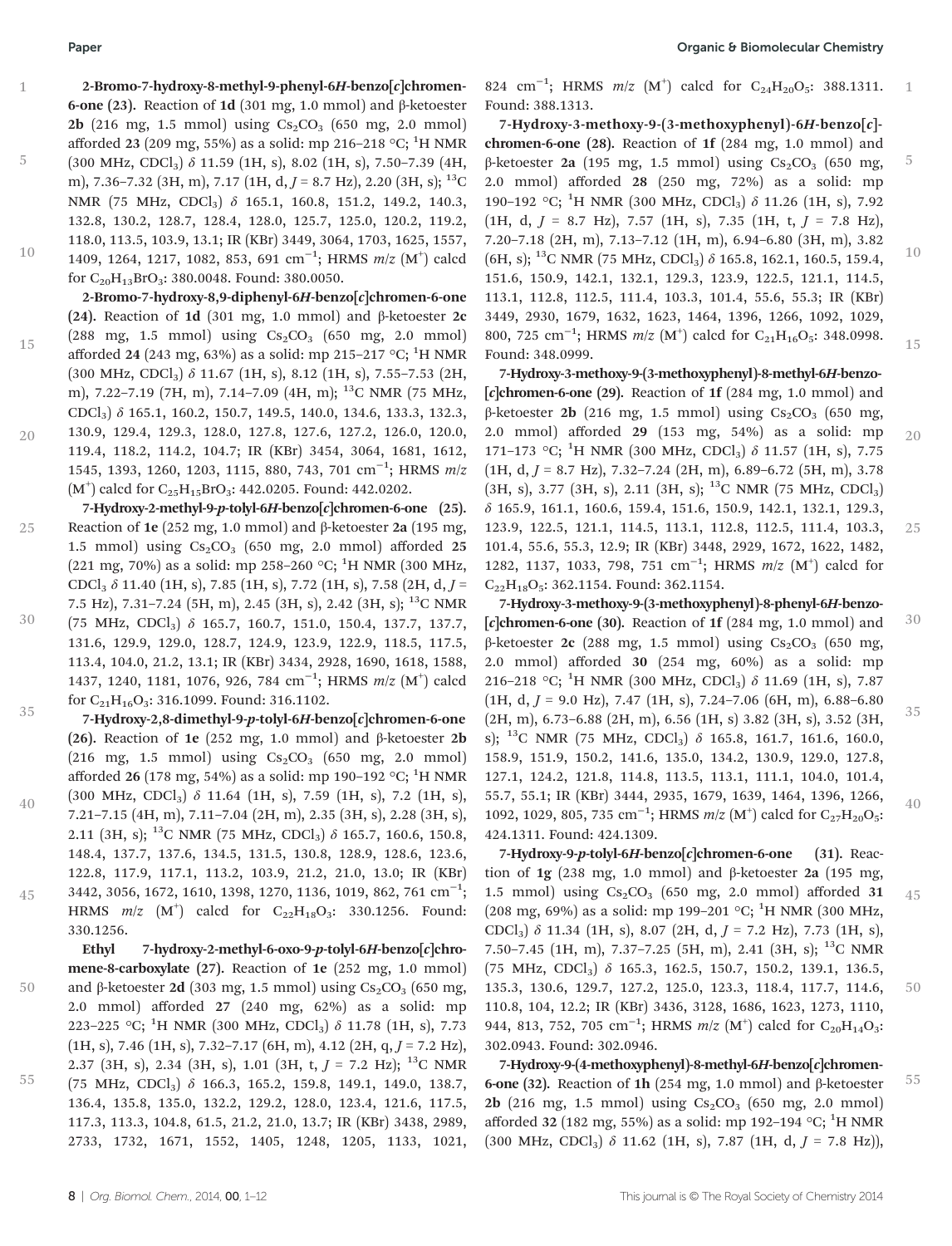5

7.36–7.31 (2H, m), 7.24–7.17 (4H, m), 6.92 (2H, d,  $J = 8.4$  Hz), 3.80 (3H, s), 2.14 (3H, s); <sup>13</sup>C NMR (75 MHz, CDCl<sub>3</sub>)  $\delta$  165.6, 160.7, 159.3, 150.6, 150.3, 132.8, 131.5, 130.0, 129.9, 124.9, 123.9, 122.9, 118.4, 117.5, 113.7, 113.4, 103.8, 55.3, 13.1; IR (KBr) 3453, 3073, 1675, 1612, 1510, 1274, 1129, 1029, 834, 736 cm<sup>-1</sup>; HRMS *m*/z (M<sup>+</sup>) calcd for C<sub>21</sub>H<sub>16</sub>O<sub>4</sub>: 332.1049. Found: 332.1050.

7-Hydroxy-9-(pyridin-3-yl)-6H-benzo[c]chromen-6-one (33). Reaction of 1i (225 mg, 1.0 mmol) and β-ketoester 2a (195 mg, 1.5 mmol) using  $Cs_2CO_3$  (650 mg, 2.0 mmol) afforded 33 (220 mg, 70%) as a solid: mp 243-245 °C; <sup>1</sup>H NMR (300 MHz, CDCl<sub>3</sub>)  $\delta$  11.41 (1H, s), 8.93 (1H, s), 8.69 (1H, s), 8.07 (1H, d, J = 8.1 Hz), 7.97 (1H,  $d, J = 7.5$  Hz), 7.72 (1H, s), 7.52–7.36 (4H, m), 7.22 (1H, s); <sup>13</sup>C NMR (75 MHz, CDCl<sub>3</sub>)  $\delta$  164.6, 162.6, 150.5, 149.5, 149.5, 139.0, 133.9, 133.4, 129.2, 129.1, 127.3, 126.0, 120.1, 119.4, 118.1, 115.6, 111.1, 104.6; IR (KBr) 3425, 3043, 1685, 1621, 1276, 1207, 1086, 754, 707 cm<sup>-1</sup>; HRMS  $m/z$   $(M<sup>+</sup>)$ calcd for C<sub>18</sub>H<sub>11</sub>NO<sub>3</sub>: 289.0739. Found: 289.0741. 10 15

7-Hydroxy-8-phenyl-9-( pyridin-3-yl)-6H-benzo[c]chromen-6 one (34). Reaction of 1i (225 mg, 1.0 mmol) and β-ketoester 2c  $(288 \text{ mg}, 1.5 \text{ mmol})$  using  $Cs_2CO_3$  (650 mg, 2.0 mmol) afforded 34 (229 mg, 63%) as a solid: mp 247–249 °C; <sup>1</sup>H NMR  $(300 \text{ MHz}, \text{CDCl}_3)$   $\delta$  11.82 (1H, s), 8.48 (2H, d, J = 7.8 Hz), 8.03  $(1H, d, J = 8.1 \text{ Hz})$ , 7.59  $(1H, s)$ , 7.49  $(1H, t, J = 6.9 \text{ Hz})$ , 7.40–7.35 (3H, m), 7.23–7.24 (3H, m), 7.14–7.12 (3H, m);  $^{13}$ C NMR (75 MHz, CDCl3) δ 165.4, 160.2, 150.6, 149.4, 148.3, 146.3, 137.0, 136.2, 134.1, 134.0, 131.0, 130.9, 128.7, 128.1, 127.5, 125.3, 123.1, 122.7, 117.8, 117.7, 113.6, 105.5; IR (KBr) 3443, 3056, 1663, 1610, 1391, 1264, 1129, 748 cm<sup>-1</sup>; HRMS *m∣*z 20 25 30

 $(M<sup>+</sup>)$  calcd for C<sub>24</sub>H<sub>15</sub>NO<sub>3</sub>: 365.1052. Found: 365.1049. 9-(2,5-Dimethylfuran-3-yl)-7-hydroxy-6H-benzo[c]chromen-6-one (35). Reaction of 1j (242 mg, 1.0 mmol) and β-ketoester 2a (195 mg, 1.5 mmol) using  $Cs_2CO_3$  (650 mg, 2.0 mmol) afforded 35 (217 mg, 71%) as a solid: mp 141–143 °C;  $^1\rm H$  NMR (300 MHz, CDCl<sub>3</sub>)  $\delta$  11.29 (1H, s), 7.95 (1H, d,  $J = 8.7$  Hz), 7.47–7.41 (2H, m), 7.33–7.28 (2H, m), 7.00 (1H, s), 6.17 (1H, s), 2.47 (3H, s), 2.29 (3H, s); <sup>13</sup>C NMR (75 MHz, CDCl<sub>3</sub>)  $\delta$  165.1, 162.3, 150.6, 150.5, 148.1, 143.8, 135.0, 130.5, 124.9, 123.1, 120.5, 118.2, 117.7, 114.4, 110.7, 106.2, 103.7, 13.5, 13.3; IR (KBr) 3449, 2930, 1719, 1511, 1278, 1128, 817, 557 cm−<sup>1</sup> ; HRMS  $m/z$   $(M<sup>+</sup>)$  calcd for  $C_{19}H_{14}O_4$ : 306.0892. Found: 306.0890. 35 40

- 9-(2,5-Dimethylfuran-3-yl)-7-hydroxy-8-methyl-6H-benzo[c] chromen-6-one (36). Reaction of 1j (242 mg, 1.0 mmol) and β-ketoester 2**b** (216 mg, 1.5 mmol) using  $Cs<sub>2</sub>CO<sub>3</sub>$  (650 mg, 2.0 mmol) afforded 36 (169 mg, 53%) as a solid: mp 144–146 °C;  $^{1}$ H NMR (300 MHz, CDCl<sub>3</sub>)  $\delta$  11.61 (1H, s), 7.89 45
- $(1H, d, J = 7.8 \text{ Hz})$ , 7.39-7.34  $(2H, m)$ , 7.27-7.17  $(2H, m)$ , 5.93 (1H, s), 2.25 (3H, s), 2.16 (6H, s); <sup>13</sup>C NMR (75 MHz, CDCl<sub>3</sub>)  $\delta$ 165.7, 160.7, 150.4, 150.0, 147.0, 143.8, 131.5, 130.0, 125.0, 124.9, 122.9, 120.6, 118.5, 117.6, 113.6, 108.1, 103.9, 13.4, 13.0, 12.5; IR (KBr) 3449, 3067, 1686, 1624, 1272, 1124, 757 cm<sup>-1</sup>; HRMS  $m/z$   $(M^{\dagger})$  calcd for  $C_{20}H_{16}O_4$ : 320.1049. Found: 320.1046. 50 55
- 

9-(2,5-Dimethylfuran-3-yl)-7-hydroxy-8-phenyl-6H-benzo[c] chromen-6-one (37). Reaction of 1j (242 mg, 1.0 mmol) and β-ketoester 2c (288 mg, 1.5 mmol) using  $Cs_2CO_3$  (650 mg, 2.0 mmol) afforded 37 (248 mg, 65%) as a solid: mp 208–210 °C; <sup>1</sup>H NMR (300 MHz, CDCl<sub>3</sub>)  $\delta$  11.71 (1H, s), 7.96  $(1H, d, J = 7.8 Hz)$ , 7.49  $(1H, s)$ , 7.43  $(1H, t, J = 7.8 Hz)$ , 7.33–7.18 (7H, m), 5.51 (1H, s), 2.08 (3H, s), 1.92 (3H, s); 13C NMR (75 MHz, CDCl<sub>3</sub>) δ 165.6, 160.1, 150.6, 149.6, 147.2, 143.5, 135.1, 133.4, 130.6, 130.5, 127.8, 127.2, 125.1, 123.0, 120.6, 118.2, 117.7, 114.1, 108.2, 105.4, 104.5, 13.2, 12.5; IR (KBr) 3444, 3067, 1680, 1624, 1272, 1124, 759 cm−<sup>1</sup> ; HRMS m/z  $(M<sup>+</sup>)$  calcd for C<sub>25</sub>H<sub>18</sub>O<sub>4</sub>: 382.1205. Found: 382.1208. 1 5 10

2-Bromo-9-(2,5-dimethylthiophen-3-yl)-7-hydroxy-6H-benzo[c] chromen-6-one (38). Reaction of 1k (337 mg, 1.0 mmol) and β-ketoester 2a (195 mg, 1.5 mmol) using  $Cs<sub>2</sub>CO<sub>3</sub>$  (650 mg, 2.0 mmol) afforded 38 (292 mg, 73%) as a solid: mp 217-219 °C; <sup>1</sup>H NMR (300 MHz, CDCl<sub>3</sub>)  $\delta$  11.16 (1H, s), 8.03  $(1H, s)$ , 7.49  $(1H, d, J = 8.7 Hz)$ , 7.39  $(1H, s)$ , 7.16  $(1H, d, J =$ 8.7 Hz), 7.01 (1H, s), 6.70 (1H, s), 2.43 (3H, s), 2.39 (3H, s); <sup>13</sup>C NMR (75 MHz, CDCl3) δ 164.6, 162.4, 149.6, 146.4, 136.7, 136.3, 134.6, 133.6, 133.4, 126.4, 126.0, 120.2, 119.5, 118.1, 116.9 112.6, 104.0, 15.0, 14.3; IR (KBr) 3451, 2377, 1677, 1390, 1268, 756 cm<sup>-1</sup>; HRMS  $m/z$  (M<sup>+</sup>) calcd for C<sub>19</sub>H<sub>13</sub>BrO<sub>3</sub>S: 399.9769. Found: 399.9771. 15 20

2-Bromo-9-(2,5-dimethylthiophen-3-yl)-7-hydroxy-8-methyl- $6H$ -benzo[c]chromen-6-one (39). Reaction of 1k (337 mg, 1.0 mmol) and β-ketoester 2**b** (216 mg, 1.5 mmol) using  $Cs_2CO_3$  (650 mg, 2.0 mmol) afforded 39 (207 mg, 73%) as a solid: mp 213–215 °C; <sup>1</sup>H NMR (300 MHz, CDCl<sub>3</sub>)  $\delta$  11.63 (1H, s), 8.09 (1H, s), 7.54 (1H, d,  $J = 9.0$  Hz), 7.36 (1H, s), 7.25 (1H,  $d, J = 8.7$  Hz), 6.56 (1H, s), 2.50 (3H, s), 2.24 (3H, s), 2.19 (3H, s); <sup>13</sup>C NMR (75 MHz, CDCl<sub>3</sub>)  $\delta$  165.2, 160.8, 149.3, 146.7, 136.7, 136.5, 133.4, 132.8, 130.1, 126.6, 126.2, 125.8, 120.3, 119.3, 118.0, 113.7, 104.0, 15.1, 13.6, 12.9; IR (KBr) 3477, 1689, 1551, 1388, 1259, 1122, 734 cm<sup>-1</sup>; HRMS m/z (M<sup>+</sup>) calcd for C<sub>20</sub>H<sub>15</sub>BrO<sub>3</sub>S: 413.9925. Found: 413.9927. 25 30 35

Ethyl 2-bromo-9-(2,5-dimethylthiophen-3-yl)-7-hydroxy-6-oxo-6H-benzo[c]chromene-8-carboxylate (40). Reaction of 1k (337 mg, 1.0 mmol) and β-ketoester 2d (216 mg, 1.5 mmol) using  $Cs_2CO_3$  (650 mg, 2.0 mmol) afforded 40 (207 mg, 64%) as a solid: mp 203–205 °C;  $^1\text{H NMR}$  (300 MHz, CDCl3)  $\delta$  11.68  $(1H, s)$ , 8.1  $(1H, s)$ , 7.6  $(1H, d, J = 7.6 Hz)$ , 7.39  $(1H, s)$ , 7.26  $(1H, d, J = 8.7 \text{ Hz})$ , 6.57  $(1H, s)$ , 4.15  $(2H, q, J = 7.2 \text{ Hz})$ , 2.41  $(3H, s)$ , 2.29  $(3H, s)$ , 1.09  $(3H, t, J = 7.2 \text{ Hz})$ ; <sup>13</sup>C NMR (75 MHz, CDCl3) δ 165.6, 164.4, 159.7, 149.8, 145.3, 136.5, 135.0, 134.4, 134.2, 134.1, 126.4, 126.3, 123.5, 119.6, 119.5, 118.4, 114.1, 104.9, 61.5, 15.0, 13.8, 13.7; IR (KBr) 3477, 1689, 1551, 1388, 1259, 1122, 734 cm<sup>-1</sup>; HRMS  $m/z$  (M<sup>+</sup>) calcd for C<sub>22</sub>H<sub>17</sub>BrO<sub>5</sub>S: 471.9980. Found: 471.9982. 40 45

7-Hydroxy-9-(naphthalen-2-yl)-6H-benzo[c]chromen-6-one (41). Reaction of 1l (274 mg, 1.0 mmol) and β-ketoester 2a  $(195 \text{ mg}, 1.5 \text{ mmol})$  using  $Cs_2CO_3$  (650 mg, 2.0 mmol) afforded 41 (212 mg, 63%) as a solid: mp 228-230 °C; <sup>1</sup>H NMR (300 MHz, CDCl<sub>3</sub>)  $\delta$  11.40 (1H, s), 8.14 (2H, d,  $J = 6.9$  Hz), 7.97–7.88 (4H, m), 7.78 (1H, d,  $J = 8.1$  Hz), 7.55–7.48 (3H, m), 7.39–7.35 (3H, m); <sup>13</sup>C NMR (75 MHz, CDCl<sub>3</sub>)  $\delta$  165.9, 161.8, 152.0, 150.8, 138.1, 133.1, 133.7, 131.7, 131.0, 128.2, 127.9, 127.8, 127.7, 126.7, 126.5, 126.4, 125.0, 124.5, 123.0, 118.4, 50 55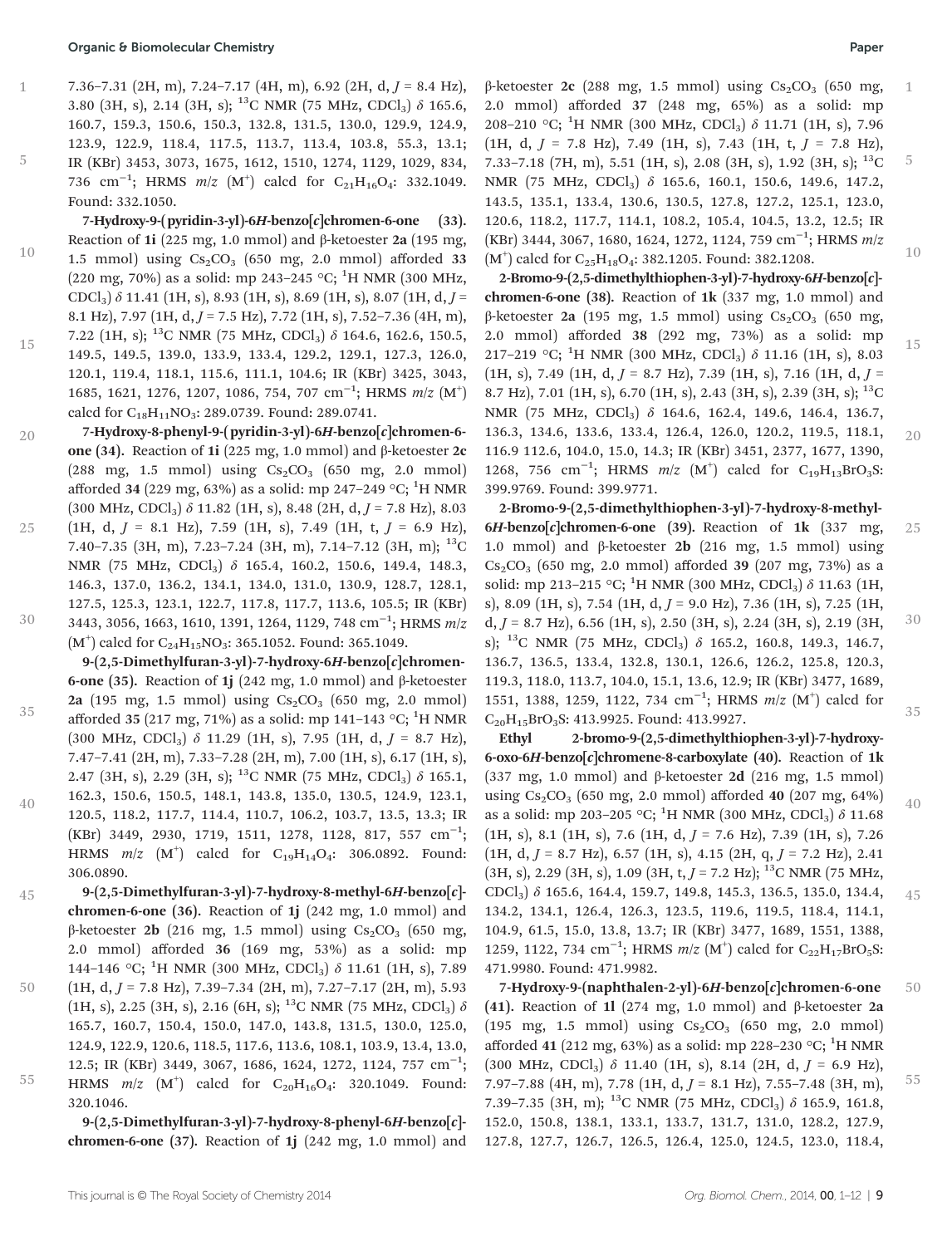20

25

45

50

117.9, 113.5, 104.8; IR (KBr) 3422, 2370, 1683, 1620, 1557, 1272, 1081, 858, 755 cm<sup>-1</sup>; HRMS m/z (M<sup>+</sup>) calcd for C<sub>23</sub>H<sub>14</sub>O<sub>3</sub>: 338.0943. Found: 338.0943.

7-Hydroxy-8-methyl-9-(naphthalen-2-yl)-6H-benzo[c]chromen-6-one (42). Reaction of 1l (274 mg, 1.0 mmol) and β-ketoester  $2b$  (195 mg, 1.5 mmol) using  $Cs_2CO_3$  (650 mg, 2.0 mmol) afforded 42 (179 mg, 51%) as a solid: mp 194–196 °C; <sup>1</sup>H NMR  $(300 \text{ MHz}, \text{CDCl}_3)$   $\delta$  11.68 (1H, s), 7.90-7.79 (4H, m), 7.74 (1H, s), 7.47–7.44 (3H, m), 7.41–7.33 (2H, m), 7.27–7.16 (2H, m), 2.17 (3H, s); <sup>13</sup>C NMR (75 MHz, CDCl<sub>3</sub>)  $\delta$  165.7, 160.8, 151.0, 150.5, 138.1, 133.1, 132.7, 131.7, 130.0, 128.12, 127.9, 127.8, 127.7, 126.7, 126.5, 126.4, 125.0, 124.1, 123.0, 118.4, 117.6, 113.5, 104.3, 13.2; IR (KBr) 3447, 3053, 1676, 1268, 1123, 755 cm<sup>-1</sup>; HRMS *m*/z (M<sup>+</sup>) calcd for C<sub>24</sub>H<sub>16</sub>O<sub>3</sub>: 352.1099. Found: 352.1097. 5 10 15

7-Hydroxy-9-(naphthalen-2-yl)-8-phenyl-6H-benzo[c]chromen-6-one (43). Reaction of 1l (274 mg, 1.0 mmol) and β-ketoester 2c (288 mg, 1.5 mmol) using  $Cs_2CO_3$  (650 mg, 2.0 mmol) afforded 43 (207 mg, 50%) as a solid: mp 199–201 °C;  $^1\mathrm{H}$  NMR (300 MHz, CDCl<sub>3</sub>)  $\delta$  11.84 (1H, s), 8.09 (1H, d,  $J = 7.2$  Hz), 7.76–7.47 (4H, m), 7.6 (1H, d,  $J = 8.4$  Hz), 7.53–7.33 (5H, m), 7.22–7.18 (5H, m), 7.15–7.12 (1H, m); 13C NMR (75 MHz, CDCl3) δ 165.9, 160.4, 150.9, 150.4, 138.2, 135.0, 134.0, 133.2, 132.5, 131.2, 130.9, 128.8, 128.3, 128.1, 127.8, 127.5, 127.5, 127.4, 126.6, 126.5, 125.4, 123.4, 118.4, 117.9, 114.6, 105.2; IR (KBr) 3424, 3055, 1672, 1612, 1265, 857, 748 cm−<sup>1</sup> ; HRMS m/z  $(M<sup>+</sup>)$  calcd for C<sub>29</sub>H<sub>18</sub>O<sub>3</sub>: 414.1256. Found: 414.1254.

- 9-Cyclopropyl-7-hydroxy-6H-benzo $[c]$ chromen-6-one (44). Reaction of 1m (188 mg, 1.0 mmol) and β-ketoester 2a  $(195 \text{ mg}, 1.5 \text{ mmol})$  using  $Cs_2CO_3$  (650 mg, 2.0 mmol) afforded 44 (181 mg, 72%) as a solid: mp 140–142 °C;  $^1\rm H$  NMR  $(300 \text{ MHz}, \text{CDCl}_3)$   $\delta$  11.19 (1H, s), 7.91 (1H, d,  $J = 7.5 \text{ Hz}$ ), 7.42–7.37 (1H, m), 7.28–7.19 (3H, m), 6.59 (1H, s), 1.95–1.89 30
- (1H, m), 1.12–1.04 (2H, m), 0.85–0.78 (2H, m); 13C NMR (75 MHz, CDCl<sub>3</sub>)  $\delta$  165.1, 162.4, 155.5, 150.6, 134.7, 130.3, 124.8, 123.1, 118.2, 117.6, 112.4, 109.8, 103.6, 16.5, 10.7; IR (KBr) 3394, 3069, 1663, 1563, 1422, 1333, 1276, 1207, 1080, 986, 759  $\rm cm^{-1}$ ; HRMS  $m/z$   $\rm (M^{+})$  calcd for  $\rm C_{16}H_{12}O_3$ : 252.0786. Found: 252.0785. 35 40

9-Cyclopropyl-7-hydroxy-8-phenyl-6H-benzo[c]chromen-6-one (45). Reaction of 1m (188 mg, 1.0 mmol) and β-ketoester 2c  $(288 \text{ mg}, 1.5 \text{ mmol})$  using  $Cs_2CO_3$  (650 mg, 2.0 mmol) afforded 45 (200 mg, 61%) as a solid: mp 187–190 °C;  $^1\rm H$  NMR (300 MHz, CDCl<sub>3</sub>)  $\delta$  11.60 (1H, s), 7.99 (1H, d, J = 7.2 Hz), 7.51–7.31 (8H, m), 7.03 (1H, s), 1.83–1.76 (1H, m), 1.00–0.92 (2H, m), 0.90–0.84 (2H, m); <sup>13</sup>C NMR (75 MHz, CDCl<sub>3</sub>)  $\delta$  165.5, 159.4, 152.8, 150.6, 135.3, 133.8, 130.3, 130.0, 128.3, 127.5, 124.9, 122.9, 118.3, 117.6, 106.2, 103.5, 14.6, 10.9; IR (KBr) 3449, 3048, 1661, 1614, 1548, 1405, 1273, 1163, 760 cm<sup>-1</sup>; HRMS  $m/z$   $(M^{\dagger})$  calcd for  $C_{22}H_{16}O_3$ : 328.1099. Found: 328.1100.

### General procedure for the synthesis of terphenyls (49–54) 55

To a solution of KOH (2.0 mmol) in DMSO (3.5 mL) and water  $(0.5 \text{ mL})$ , CH<sub>3</sub>I (2.0 mmol) and benzo[c]chromen-6-ones (0.4 mmol) were added and the reaction mixture was stirred at

room temperature for 1–2 h (progress of reaction was monitored by thin layer chromatography). The reaction mixture was extracted with ethyl acetate and evaporated in a rotary evaporator under reduced pressure. The residue was purified by flash column chromatography on silica gel to give the products. Characterization data for all synthesized terphenyls 49–54 are as follows. 1 5

Methyl 2″,5′-dimethoxy-2′,6′-dimethyl-[1,1′:3′,1″-terphenyl]- 4′-carboxylate (49). Reaction of 20 (126 mg, 0.4 mmol) and methyl iodide (284 mg, 2.0 mmol) using KOH (112 mg, 2.0 mmol) afforded 49 (105 mg, 70%) as a solid: mp 99–101 °C; <sup>1</sup>H NMR (300 MHz, CDCl<sub>3</sub>)  $\delta$  7.45–7.39 (2H, m), 7.35–7.26 (2H, m), 7.20–7.17 (1H, m), 7.13–7.09 (2H, m), 6.96–6.90 (2H, m), 3.82 (3H, s), 3.76 (3H, s), 3.48 (3H, s), 1.97 (3H, s), 1.66 (3H, s); <sup>13</sup>C NMR (75 MHz, CDCl<sub>3</sub>)  $\delta$  168.4, 156.9, 152.7, 144.6, 140.9, 134.6, 132.2, 131.2, 130.8, 128.9, 128.4, 128.1, 128.0, 126.8, 126.3, 120.2, 110.6, 62.1, 56.3, 51.6, 17.9, 14.0; IR (KBr) 3048, 1680, 1612, 1548, 1405, 1273, 1163, 768 cm<sup>-1</sup>; HRMS  $m/z$  (M<sup>+</sup>) calcd for C<sub>24</sub>H<sub>24</sub>O<sub>4</sub>: 376.1675. Found: 376.1677. 10 15 20

Methyl 5″-bromo-2″,5′-dimethoxy-6′-methyl-[1,1′:3′,1″-terphenyl]-4′-carboxylate (50). Reaction of 23 (152 mg, 0.4 mmol) and methyl iodide (284 mg, 2.0 mmol) using KOH (112 mg, 2.0 mmol) afforded 50 (149 mg, 85%) as a solid: mp 83-85 °C; <sup>1</sup>H NMR (300 MHz, CDCl<sub>3</sub>)  $\delta$  7.43-7.30 (7H, m), 7.00 (1H, s), 6.78–6.74 (1H, m), 3.87 (3H, s), 3.72 (3H, s), 3.67 (3H, s), 2.23  $(3H, s)$ ; <sup>13</sup>C NMR (75 MHz, CDCl<sub>3</sub>)  $\delta$  167.7, 156.2, 155.3, 145.3, 140.6, 134.0, 133.1, 131.4, 131.0, 129.2, 129.0, 128.1, 127.6, 127.2, 126.6, 112.6, 112.0, 61.8, 55.5, 51.7, 13.6; IR (KBr) 3018, 1712, 1614, 1548, 1405, 1273, 1163, 749 cm<sup>-1</sup>; HRMS  $m/z$  (M<sup>+</sup>) calcd for C<sub>23</sub>H<sub>21</sub>BrO<sub>4</sub>: 440.0623. Found: 440.0622. 25 30

Methyl 5′-(2,4-dimethoxyphenyl)-3,3′-dimethoxy-[1,1′:2′,1″ terphenyl]-4′-carboxylate (51). Reaction of 30 (169 mg, 0.4 mmol) and methyl iodide (284 mg, 2.0 mmol) using KOH (112 mg, 2.0 mmol) afforded 51 (164 mg, 85%) as a solid: mp 68-70 °C; <sup>1</sup>H NMR (300 MHz, CDCl<sub>3</sub>) δ 7.27-7.24 (7H, m), 7.09  $(1H, t, J = 8.1 \text{ Hz})$ , 6.72–7.8  $(2H, d, J = 7.8 \text{ Hz})$ , 6.57–6.54  $(3H,$ m), 3.86 (3H, s), 3.79 (3H, s), 3.70 (3H, s), 3.57 (3H, s), 3.38  $(3H, s);$  <sup>13</sup>C NMR (75 MHz, CDCl<sub>3</sub>)  $\delta$  168.1, 160.7, 158.8, 157.2, 155.2, 143.5, 141.8, 137.0, 136.0, 132.9, 131.2, 130.9, 128.7, 128.6, 127.8, 127.7, 126.7, 122.2, 121.4, 114.9, 113.0, 104.3, 98.4, 61.5, 55.3, 55.0, 51.8; IR (KBr) 2935, 1731, 1608, 1458, 1282, 1159, 1039, 703 cm<sup>-1</sup>; HRMS m/z (M<sup>+</sup>) calcd for C<sub>30</sub>H<sub>28</sub>O<sub>6</sub>: 484.1886. Found: 384.1886. 35 40 45

Methyl 5′-bromo-5-(2,5-dimethylthiophen-3-yl)-2′,3dimethoxy-[1,1′-biphenyl]-2-carboxylate (52). Reaction of 39 (104 mg, 0.4 mmol) and methyl iodide (284 mg, 2.0 mmol) using KOH (112 mg, 2.0 mmol) afforded 52 (141 mg, 80%) as a solid: mp 140-142 °C; <sup>1</sup>H NMR (300 MHz, CDCl<sub>3</sub>)  $\delta$  7.40-7.35  $(2H, m)$ , 6.91 (1H, s), 6.89 (1H, s), 6.77 (1H, d,  $J = 8.7$  Hz), 6.70 (1H, s), 3.88 (3H, s), 3.71 (3H, s), 3.62 (3H, s), 2.44 (3H, s), 2.42  $(3H, s)$ ; <sup>13</sup>C NMR (75 MHz, CDCl<sub>3</sub>)  $\delta$  167.5, 156.7, 155.3, 139.4, 137.2, 137.0, 136.0, 133.0, 132.7, 131.5, 131.1, 126.8, 123.2, 121.1, 112.5, 112.1, 110.7, 56.0, 55.5, 51.7, 15.0, 14.0; IR (KBr) 2939, 2369, 1733, 1599, 1443, 1251, 1108, 1072, 756, 704 cm<sup>-1</sup>; HRMS  $m/z$  (M<sup>+</sup>) calcd for C<sub>22</sub>H<sub>21</sub>BrO<sub>4</sub>S: 460.0344. Found: 460.0342. 50 55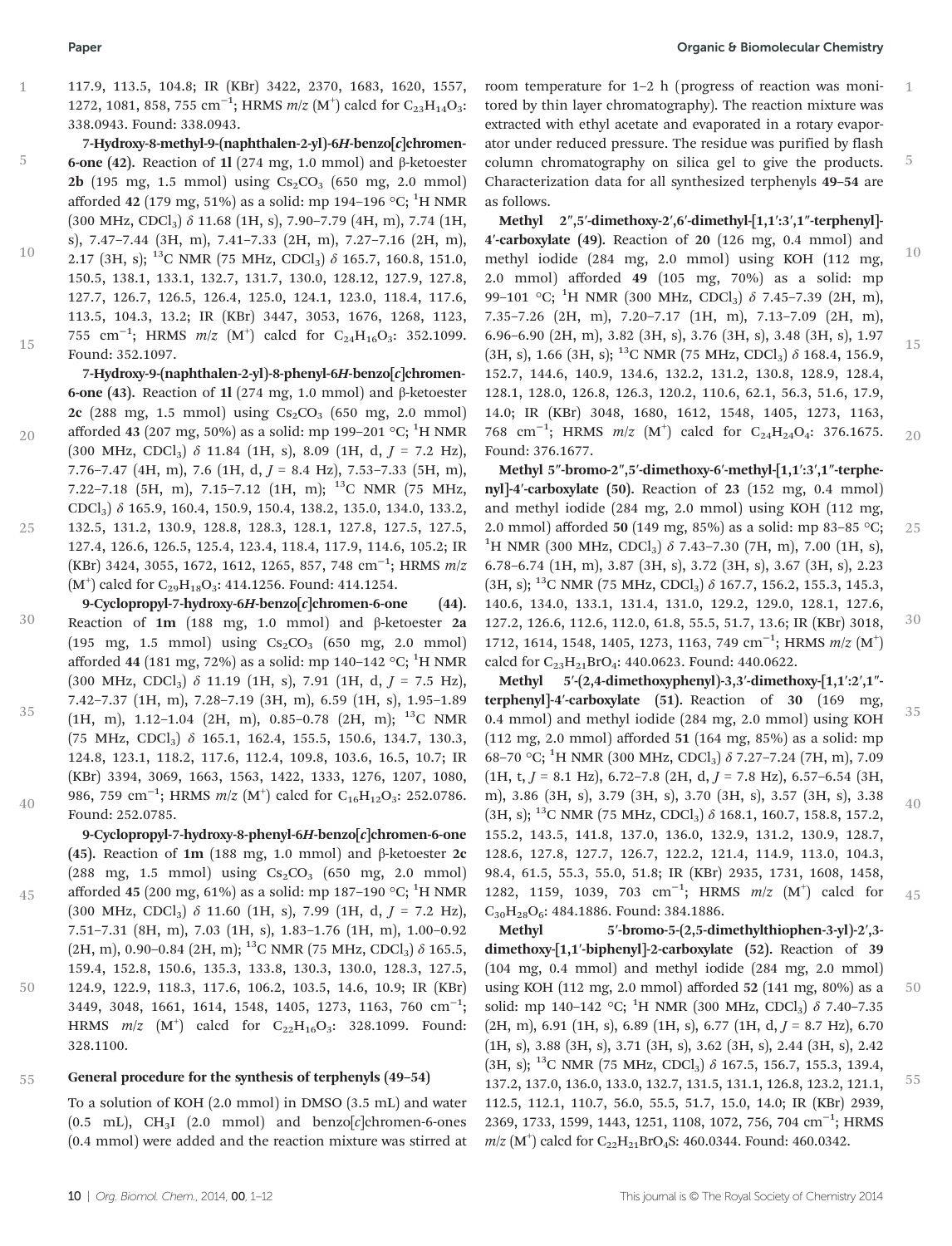Methyl 2′,3-dimethoxy-4-methyl-5-(naphthalen-2-yl)-[1,1′ biphenyl]-2-carboxylate (53). Reaction of 29 (140 mg, 0.4 mmol) and methyl iodide (284 mg, 2.0 mmol) using KOH (112 mg, 2.0 mmol) afforded 53 (128 mg, 78%) as a solid: mp 113–115 °C; <sup>1</sup>H NMR (300 MHz, CDCl<sub>3</sub>)  $\delta$  7.81–7.78 (3H, m), 7.72 (1H, s), 7.42–7.39 (3H, m), 7.25–7.17 (2H, m), 7.07 (1H, s), 6.92–6.82 (2H, m), 3.83 (3H, s), 3.69 (3H, s), 3.57 (3H, s), 2.2  $(3H, s)$ ; <sup>13</sup>C NMR (75 MHz, CDCl<sub>3</sub>)  $\delta$  167.8, 156.0, 155.5, 144.7, 138.2, 135.3, 132.9, 132.2, 130.5, 128.8, 128.7, 128.5, 127.9,

- 127.8, 127.7, 127.4, 127.3, 127.2, 126.8, 126.0, 125.8, 120.3, 110.3, 61.6, 55.1, 51.5, 13.5; IR (KBr) 3067, 1688, 1618, 1272, 1124, 751 cm<sup>-1</sup>; HRMS  $m/z$  (M<sup>+</sup>) calcd for C<sub>27</sub>H<sub>24</sub>O<sub>4</sub>: 412.1675. Found: 412.1676. 10
- Methyl 5′-cyclopropyl-2,3′-dimethoxy-[1,1′:4′,1″-terphenyl]-2′ carboxylate (54). Reaction of 45 (131 mg, 0.4 mmol) and methyl iodide (284 mg, 2.0 mmol) using KOH (112 mg, 2.0 mmol) afforded 54 (133 mg, 86%) as a solid: mp 85–87 °C;  $^{1}$ H NMR (300 MHz, CDCl<sub>3</sub>)  $\delta$  7.39–7.18 (7H, m), 6.94 (1H, d, *J* = 15
- 7.5 Hz), 6.87 (1H, d,  $I = 8.4$  Hz), 6.61 (1H, s), 3.71 (3H, s), 3.54  $(3H, s)$ , 3.32 (1H, s), 1.68–1.59 (1H, m), 0.74–0.61 (4H, m); <sup>13</sup>C NMR (75 MHz, CDCl<sub>3</sub>) δ 167.9, 156.1, 154.9, 144.9, 137.4, 136.3, 135.0, 130.6, 130.5, 129.2, 129.0, 127.9, 127.0, 125.5, 121.5, 120.5, 110.5, 61.6, 55.3, 51.6, 13.5, 9.8; IR (KBr) 3009, 2942, 2842, 1731, 1604, 1544, 1280, 1143, 1022, 757, 706 cm−<sup>1</sup> ; HRMS  $m/z$   $(M<sup>+</sup>)$  calcd for  $C_{25}H_{24}O_4$ : 388.1675. Found: 388.1673. 20 25
- Crystal refinement data for compound 26 30

 $C_{44}H_{36}O_6$ ,  $M = 660.73$ , triclinic, space group  $P_{bca}$ ,  $a = 10.8607$  $(14)$  Å,  $b = 10.8607(14)$  Å,  $c = 15.2714(19)$  Å,  $V = 1644.3(4)$  Å<sup>3</sup>,  $Z = 2$ ,  $T = 200(2)$  K,  $\rho_{\rm{calcd}} = 1.335$  mg m<sup>-3</sup>,  $2\theta_{\rm{max}} = 26.08$ , refinement of 459 parameters on 6463 independent reflections out of 10 459 collected reflections ( $R_{\text{int}} = 0.0454$ ) led to  $R_1 = 0.0642$  $[I > 2\sigma(I)]$ , wR<sub>2</sub> = 0.2354 (all data) and S = 1.030 with the largest difference peak and hole of 0.307 and  $-0.429$  e  $\AA^{-3}$ respectively.

40

45

35

1

5

## Acknowledgements

This work was supported by the 2013 Yeungnam University Research Grant (213A367018).

## Notes and references

- 1 (a) L. F. Tietze and U. Beifuss, Angew. Chem., Int. Ed., 1993, 105, 137; (b) L. F. Tietze, G. Brasche and K. M. Gericke, Domino Reactions in Organic Synthesis, Wiley-VCH, Weinheim, 2006. 50
- 2 (a) K. C. Nicolaou, D. J. Edmonds and P. G. Bulger, Angew. Chem., Int. Ed., 2006, 45, 7134; (b) K. C. Nicolaou, P. G. Bulger and D. Sarlah, Angew. Chem., Int. Ed., 2005, 44, 4442; (c) I. Hayato, S. Takaki and H. Yujiro, Angew. Chem., Int. Ed., 2009, 48, 1304. 55

30

35

- 3 (a) Y. L. Garazd, A. S. Ogorodniichuk, M. M. Garazd and V. P. Khilya, Chem. Nat. Compd., 2003, 38, 424; (b) K. Ishiguro, M. Yamaki, M. Kashihara, S. Takagi and K. Isoi, Phytochemistry, 1990, 29, 1010; (c) H. Abe, K. Nishioka, S. Takeda, M. Arai, Y. Takeuchi and T. Harayama, Tetrahedron Lett., 2005, 46, 3197; (d) K. Koch, J. Podlech, E. Pfeiffer and M. Metzler, J. Org. Chem., 2005, 70, 3275; (e) H. Raistrick, C. E. Stickings and R. Thomas, Biochemistry, 1953, 55, 421;  $(f)$  R. W. Pero, D. Harvan and M. C. Blois, Tetrahedron Lett., 1973, 945. 1 5 10
- 4 (a) T. Hosoya, E. Takashiro, T. Matsumoto and K. Suzuki, J. Am. Chem. Soc., 1994, 116, 1004; (b) C. A. James and V. Snieckus, Tetrahedron Lett., 1997, 38, 8149.
- 5 (a) J. M. Schmidt, G. B. Tremblay, M. Page, J. Mercure, M. Feher, R. Dunn-Dufault, M. G. Peter and P. R. Redden, J. Med. Chem., 2003, 46, 1289; (b) J. Pandey, A. K. Jha and K. Hajela, Bioorg. Med. Chem., 2004, 12, 2239. 15
- 6 (a) J. P. Edwards, S. J. West, K. B. Marschke, D. E. Mais, M. Gottardis and T. K. Jones, J. Med. Chem., 1998, 41, 303; (b) M. J. Coghlan, P. R. Kym, S. W. Elmore, A. X. Wang, J. R. Luly, D. Wilcox, M. Stashko, C. W. Lin, J. Miner, C. Tyree, M. Nakane, P. Jacobson and N. C. Lane, J. Med. Chem., 2001, 44, 2879. 20 25
- 7 B. Appel, N. N. R. Salesh and P. Langer, Chem.–Eur. J., 2006, 12, 1221.
- 8 R. Myrray, J. Mendez and S. Brown, The Natural Coumarins: Occurrence, Chemistry and Biochemistry, John Wiley & Sons, New York, 1982, pp. 97–111.
- 9 (a) W. T. L. Sidwell, H. Fritz and C. Tamm, Helv. Chim. Acta, 1971, 54, 207; (b) K. Koch, J. Podlech, E. Pfeiffer and M. Metzler, J. Org. Chem., 2005, 70, 3275; (c) R. J. Cole and R. H. Cox, Handbook of Toxic Fungal Metabolites, Academic Press, New York, 1981, p. 614; (d) N. Tan, Y. Tao, J. Pan, S. Wang, F. Xu, Z. She, Y. Lin and E. B. G. Jones, Chem. Nat. Compd., 2008, 44, 296; (e) W. Gu, World J. Microbiol. Biotechnol., 2009, 25, 1677; (f) T. Matsumoto, T. Hosoya and H. Shigemori, Heterocycles, 2010, 81, 1231; (g) X. Meng, Z. Mao, J. Lou, L. Xu, L. Zhong, Y. Peng, L. Zhou and M. Wang, Molecules, 2012, 17, 11303.
- 10 (a) T. Tanahashi, M. Kuroishi, A. Kuwahara, N. Nagakura and N. Hamada, Chem. Pharm. Bull., 1997, 45, 1183; (b) N. Hamada, T. Tanahashi, S. Goldsmith and T. H. Nash III, Symbiosis, 1997, 23, 219; (c) N. Hamada, T. Tanahashi, H. Miyagawa and H. Miyawaki, Symbiosis, 2001, 31, 23; (d) T. Tanahashi, Y. Takenaka, N. Nagakura and N. Hamada, Phytochemistry, 2003, 62, 71; (e) E. Hormazabal, G. Schmeda-Hirschmann, L. Astudillo, J. Rodriguez, C. Z. Theoduloz and C. Naturforsch, Bio-Science, 2005, 60, 11; (f) I. Kock, K. Krohn, H. Egold, S. Dreager, B. Schulz and J. Rheinheimer, Eur. J. Org. Chem., 2007, 2186. 45 50
- 11 (a) U. Holler, A. D. Wright, G. F. Matthee, G. M. Konig, S. Draeger, H. J. Aust and B. Schulz, Mycol. Res., 2000, 104, 1354; (b) Y. C. Song, W. Y. Huang, C. Sun, F. W. Wang and R. X. Tan, Biol. Pharm. Bull., 2005, 28, 506. 55